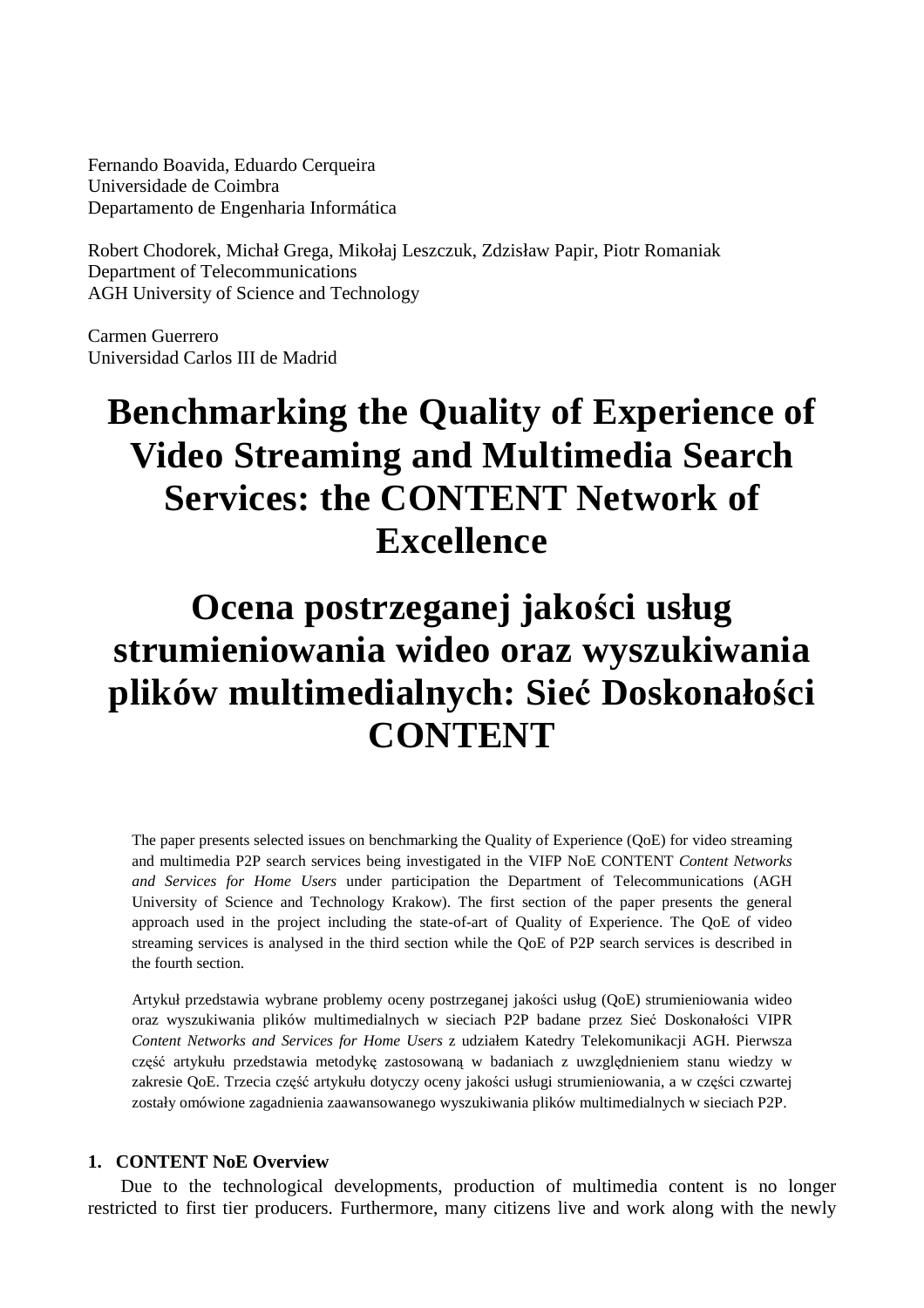established "always connected" paradigm. They want to use their connection for sharing content they produced. It is the goal of the CONTENT Network of Excellence [11], to enable end-user communities to efficiently share, distribute, manage, and use audio visual content via these networks. At the network level CONTENT addresses issues in the delivery path and develop on top Peer-to-Peer (P2P) based overlay solutions for content services. While these concerns are reflected in a three layer architecture comprising community networks, overlay networks, and content service networks, we believe that it is of importance to integrate those different concerns and consider at the same time cross cutting issues, like monitoring, adaptations, and routing.

#### **1.1. Motivation**

The variety of audio-visual (AV) capable devices is increasing, ranging from High-Definition TV sets and PCs with large high resolution monitors to PDAs and mobile phones. Most of these devices can be connected to some kind of communication network, like cable, GSM, Wi-Fi, Bluetooth, or power line transmission. Consequently, in the near future end-users will demand services requiring access and handling of AV content seamlessly by all of their digital devices in their normal environment, i.e., home, neighbourhood, and work place. Future AV content networks for residential end-users face several new challenges due to the following developments: increasing number of users, dynamics of user demand, the vanishing differences between live and stored content distribution, and the move from a single-source provider with static content to many providers with dynamic content. However, this development does not only represent a challenge, but also opens up new opportunities. Traditional research in AV content distribution, such as Videoon-Demand, has focused on the large scale distribution of AV content from the so-called first tier content providers, e.g. Hollywood movie producers. However, despite the large research effort and substantial results, its impact is rather low as evidenced by the lack of commercially successful video-on-demand services on the market today. The two main reasons for this are non-technical. First, efficient traditional distribution infrastructures with low costs are available, like video rental stores and TV broadcasting. Second, unsolved legal issues, like ownership, digital rights management, as well as unclear business models, have discouraged the big players on this market, such as the first tier providers, from sufficiently supporting video-on-demand services.

However, nowadays digital AV content can be produced at relative low cost and can be also distributed at low cost via the Internet. In the future, more content providers are expected to step in, such as regional TV broadcasters and newspaper editors, schools and local organizations, groups of people and even individuals. Thus, end-users may eventually become both providers and consumers, and require new services to support all tasks that are related to production, provision, distribution, sharing, adaptation, personalization, searching, and consumption of AV content. This is a large opportunity for innovative services related to content networks that address the needs of all end-users that handle AV from second, third and fourth tier providers. The chances in this area to have a break-through with innovative services are higher than for large scale video-on-demand service, because the legal and financial issues are in most cases simpler or non-existent. Moreover, there are no well established low cost distribution infrastructures that can compete with the prospects of IP based communication networks. The heterogeneity of the available network technologies introduces many new technical challenges. In order to address and leverage the opportunities of new innovative services, it is necessary to address these challenges. End-users may eventually become both providers and consumers, and require new services to support all tasks that are related to production, provision, distribution, sharing, adaptation, personalization, searching, and consumption of AV content. However, the development of new services alone would not be sufficient, because the delivery path for content and also the access to content services has changed fundamentally. At the networking level, community networks are expected to play a central role in the immediate future. In this context we understand community networks as the sum of all networks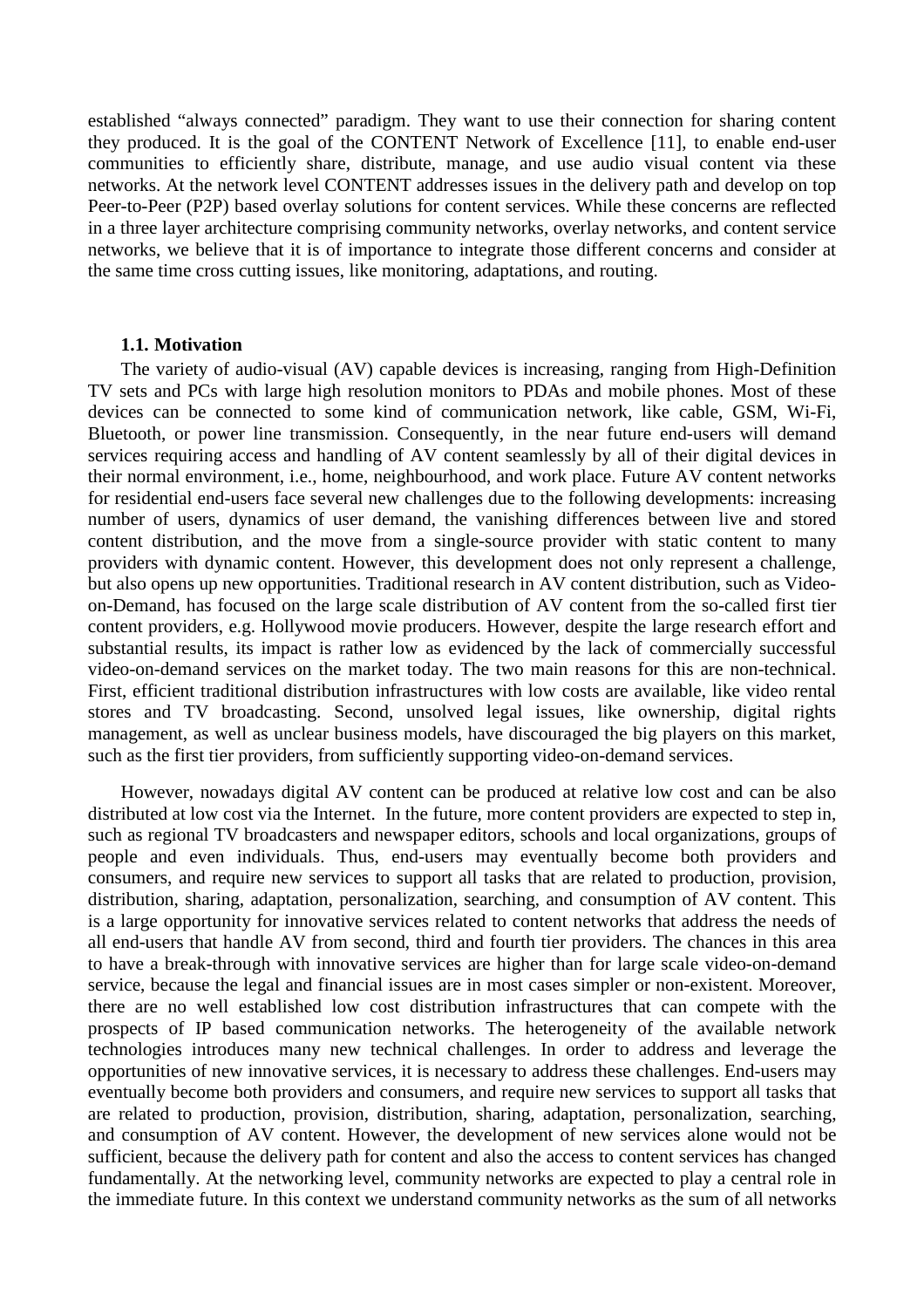that interconnect devices in the homes and the homes in a neighbourhood, like Bluetooth and Wi Wi-Fi, and their combination into multiple-hop networks and mesh networks. Furthermore, overlay networks comprise more and more end-users or peers as overlay nodes that provide certain resources and services: see for example the overwhelming success of P2P based file sharing networks.

# **1.2. The CONTENT Approach**

CONTENT addresses concurrently the new research challenges for AV networks and services for the end-user at home within the following three system planes, which directly map to three technical activities (TAs):



Fig. 1. Relationships between CONTENT Planes

TA1 Community networks: Community Networks (sometimes also called civic networks, Free Nets, community computing-centres, or public access networks), form a networking infras infrastructure confined to a relatively small geographical area and serving locally based (community) or visiting users; it consists of four main components: the users, the community-network software, the computer hardware and the delivery channels through which users can access the available services. Current technologies adopted by community networks include Wi-Fi, UMTS, WiMAX, XDSL, etc. As social networks, the primary aim of community networks is to support the local community. Since AV content is usually distributed over such networks, several new appealing research issues come up, as for example, mobility, nomadicity, measurement and monitoring, resilience, resource assignment, user required/perceived *Quality of Service* (QoS), topological robustness, network protection, etc. mmunity-network<br>can access the avail<br>Fi, UMTS, WiMA2<br>to support the loca<br>al new appealing re<br>monitoring, resilie<br>topological robustr<br>ion that hides the ir<br>s, but must also be<br>the non-functional

TA2 Overlay networks: Overlay networks provide an abstraction that hides the irksome details in the underlying physical networks, such as community networks, but must also be aware of the basic properties of the underlying (community) networks, to fulfil the non-functional requirements,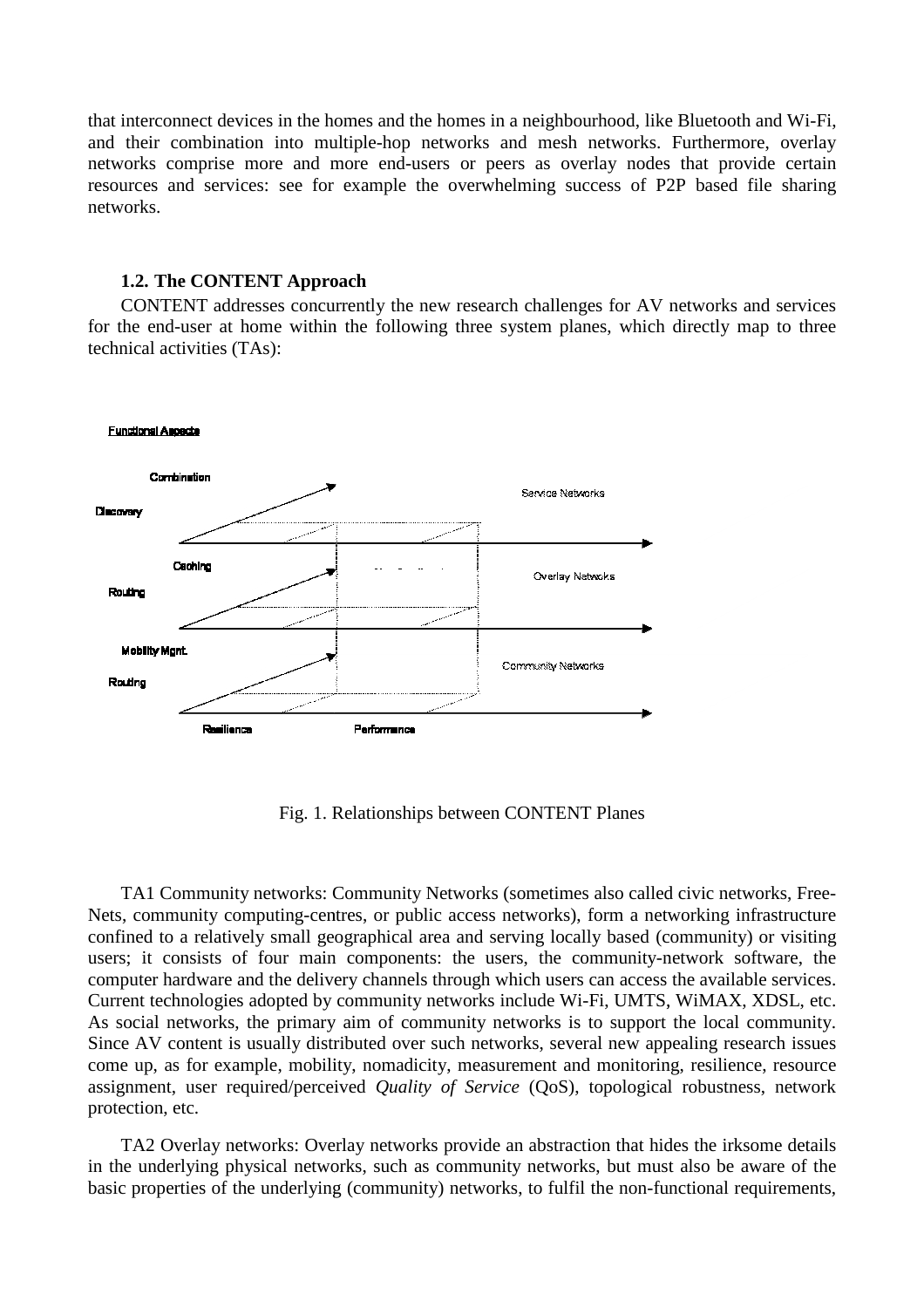such as resilience and performance, of the content services. Typical functional aspects of overlays are caching and request routing, and can be solved through networks of proxy caches or distributed hash tables that interconnect peers directly.

TA3 Content Service Networks: A set of innovative services for handling audio-visual content. These services should support the entire life-cycle of audio-visual content and should also be able to interoperate, such that complex services can be created by combining several simpler ones. Typical services are for instance automatic analysis and indexing services for content classification and content abstracts, watermarking services for content protections, trans-coding services for format adaptation, as well as search services to support the users to find the content of their interest.

The concept of planes and layers is used for complex systems to split up the complex system into more "manageable" parts and achieve a separation of concerns. However, the transparency that is introduced by planes must not be absolute, because there are many interdependencies between the planes and also many cross layer issues.

Fig. 1. illustrates the three planes in CONTENT and indicates the dependencies and cross layer issues in three dimensions:

- 1. Functional aspects within a plane: (a) community networks: the management of mobile nodes in community networks, for example, strongly influences the routing of data in community networks; (b) overlay networks: self-organizing caching and adaptive overlay networks, for example, might perform counter-productive adaptations when they are not coordinated; (c) content service networks: to support the combination of simple services into more complex ones requires descriptions of the corresponding services, which will have to be supported within the service discovery.
- 2. Tradeoffs between non-functional requirements: can be found in all planes, like for example, performance vs. resilience.
- 3. Coordination between planes: besides the well-known problem of mapping non-functional requirements from the application to content services, overlay networks, and community networks, it is necessary to: (a) avoid redundant functionality, e.g., typically monitoring is done in the community network plane and the overlay network; (b) enable overlays and content services to be context-aware, resource-aware, and location-aware; (c) coordinate adaptations that are performed independently in the different planes, like routing in the community network and routing in the overlay.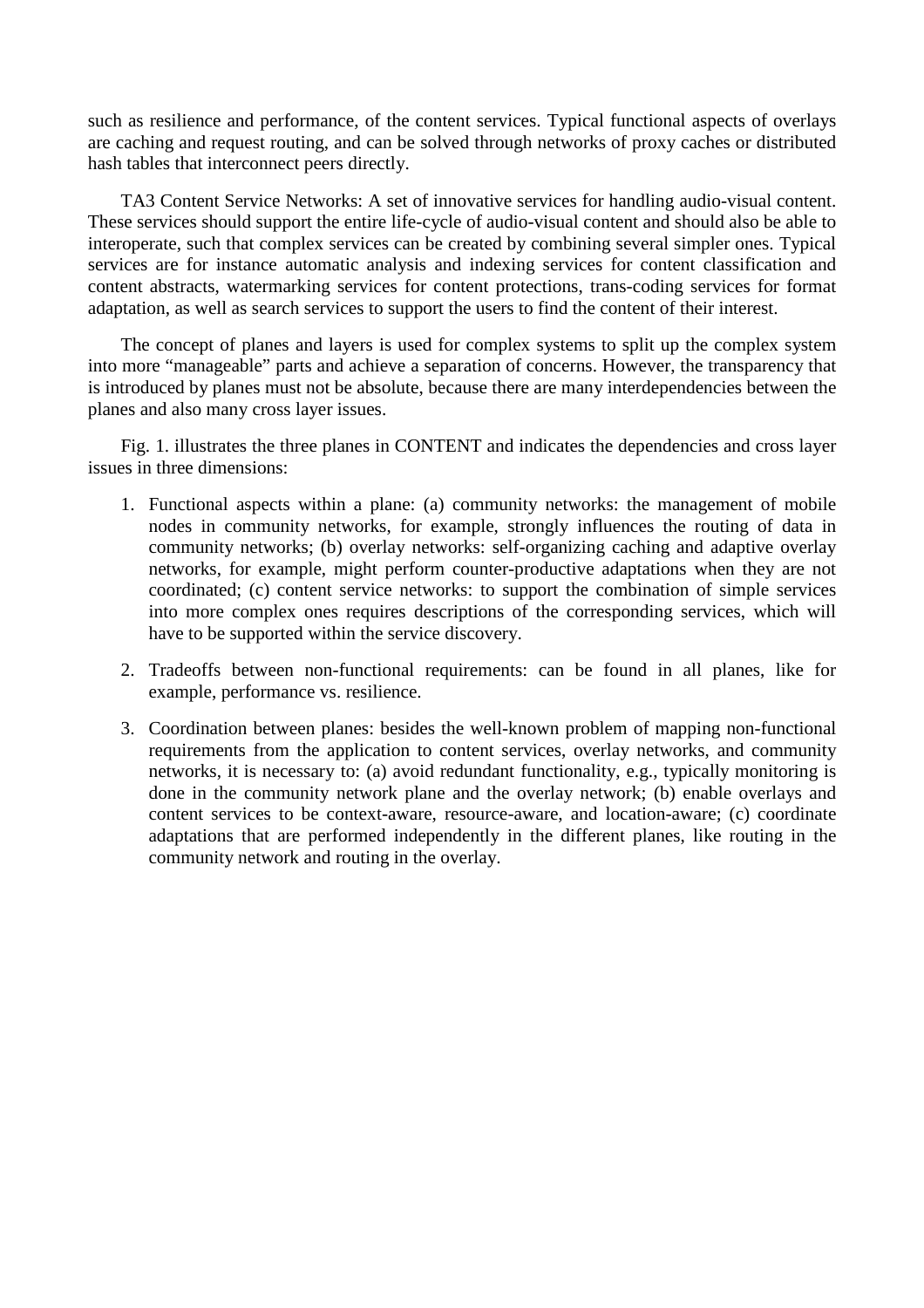



The resulting architectural framework is illustrated in Fig. 2.

# **1.3. Community Networking**

While the term "community network" is intuitively well understood it is worthwhile to analyze the concept of community networks. Rosson and Carrol define in [30] community networks as follows: *"A network community is a group of people whose communication and collaboration over networks strengthens and facilitates their shared identity and goals. The emergence of network communities is a striking example of what might be called grassroots technology development. (…) A community network is a special case of a network community in which a physical community coextends with the network community."* According to this the community is not only formed by people collaborating through the network, but also by people contributing with their own resources (like in civic networks and neighbourhood networks). Community members mainly provide the access network in form of several kinds of wireless network technologies, which are connected to the Internet via one or several Internet Service Providers. Since a (substantial) part of the content delivery in community networks can be done within the physical community networks without any ISP involvement, there is no evidence that communities might be a larger threat to the Internet than classical Content Delivery Network (CDN) and P2P users, quite the contrary.

With respect to content delivery the most important insight is that the "grassroots technology development" in community networks is driven by "people", i.e., the average end-users, which might not have any particular education and skills in computer and network administration, software development etc. Thus, decentralization of content delivery must be combined with selfconfiguring, self-organizing, self-managing, and self-adapting solutions at all technical layers to minimize the need for human intervention.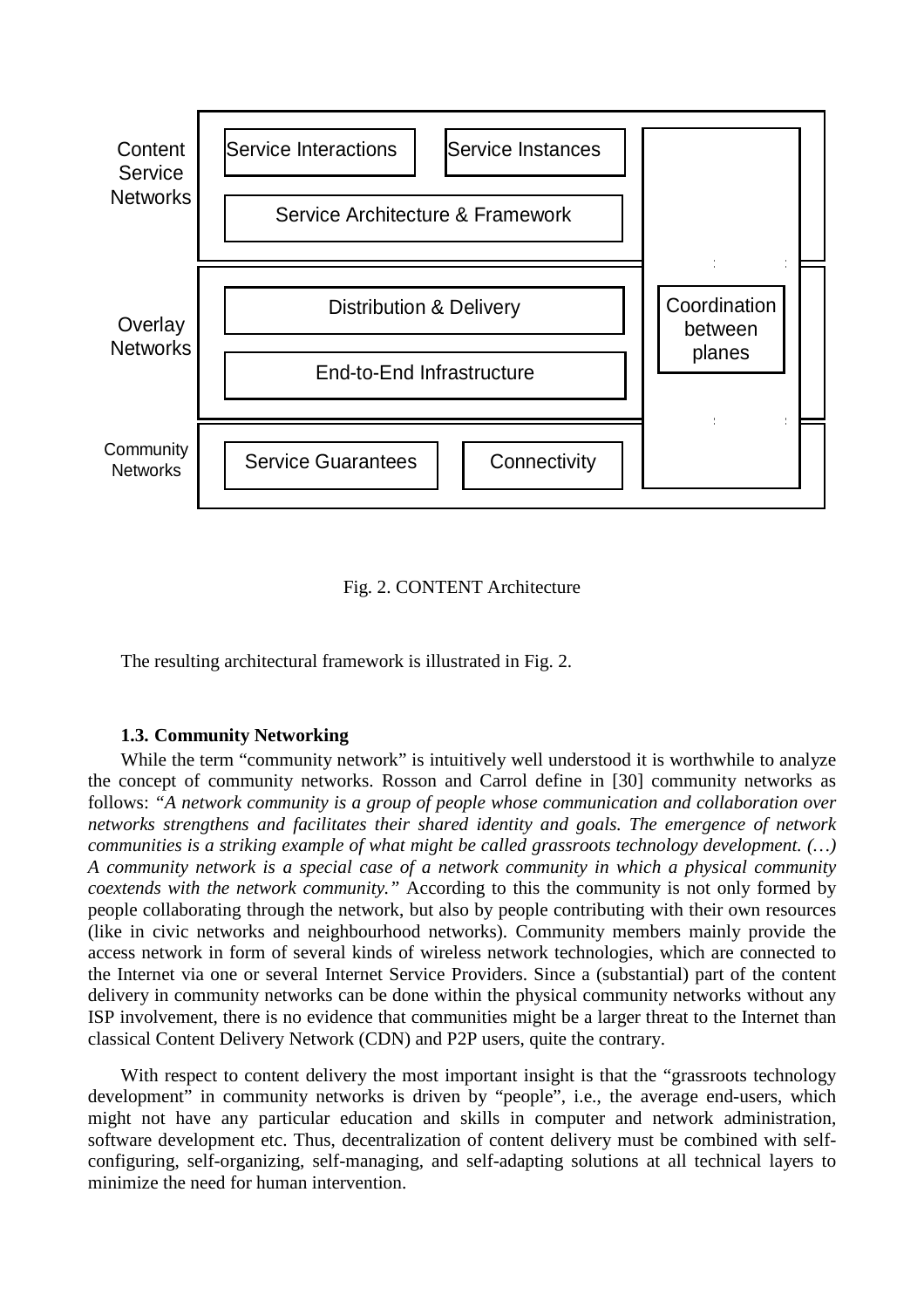Furthermore, Cowan et al. [12] have already in 1998 identified that content services play a central role: "In fact, communities are repositories of large amounts of heterogeneous information that need to be searched, read, explored, acted upon, updated, and that offer opportunities for collaboration and other forms of two-way communication." In 1998, multimedia content was not central to this insight. However, we argue that the technological developments in consumer electronics and Information Communication Technologies enable the easy use of multimedia content and create by this a strong demand for various kinds of content services in community networks. Community members do not only want to consume content, but they want to share it, to search for particular content, to combine artifacts, and to edit complex multimedia objects.

Within the concept of community networking multiple networking technologies come together such as mobility with Mobile IPv4 and IPv6, multihoming, network mobility (NEMO), mobile adhoc networks (MANETs), wireless mesh networks (WMNs), and even wireless sensor networks (WSNs) and wireless multimedia sensor networks (WMSN). Usually, this interworking of different networking technologies is not pre-planned nor is it managed by operators. Hence, selfconfiguration capabilities as addressed by autonomic networks are required. In summary, community networks exploit a wide range of network technologies and techniques resulting in a challenging research environment.

As the distribution of multimedia content includes real-time delivery, QoS becomes a key aspect in community networks. QoS provision is still an open issue in wired networks, but it is even more complex in wireless environments. In this context, the evolution of the IEEE 802.11 extensions to provide QoS is crucial for the deployment of Multimedia Wireless. Also, contributions for QoS in MANETs and WMNs are of utmost importance for content delivery in community networks.

Content delivery and usage is special in the context of community networks for two major reasons: first, autonomic network and overlay solutions are needed to establish and maintain proper CDNs over physical community networks; and second, arbitrary and complex content services (e.g. content adaptation, transcoding, indexing, storage) are needed that go far beyond the simple transfer and consumption of content.

#### **1.4. Overlay Networks**

Overlay networks are virtual communications infrastructures implemented "on top of" an underlying physical network such as the Internet. Routing of packets in an overlay is usually performed at the application level. This routing function can be implemented either in the user terminals or in application-level gateways located in strategic places of the network. Two are the main reasons to build an overlay: either to force some special routing in the network (e.g. multicast routing, or QoS routing) or to organize application-level entities in order to efficiently provide some form of service to large scale communities (e.g. P2P networks for file sharing or video streaming) [5,29,41,42,67]. In this sense, building large scale overlays is an evolution of the classical clientserver model.

Typical supporting services implemented by means of overlays are for instance request routing and actual content delivery. These services can either be implemented with the collaboration of end systems alone, or with support of specialized proxies. Systems based on overlay of peers are inherently distributed and, if properly designed, more robust and scalable, due to the decentralized nature and to the absence of single points of failure.

P2P networks can be classified in two groups: structured and unstructured. Unstructured P2P networks are characterized by the absence of any kind of control on the topology of the overlay.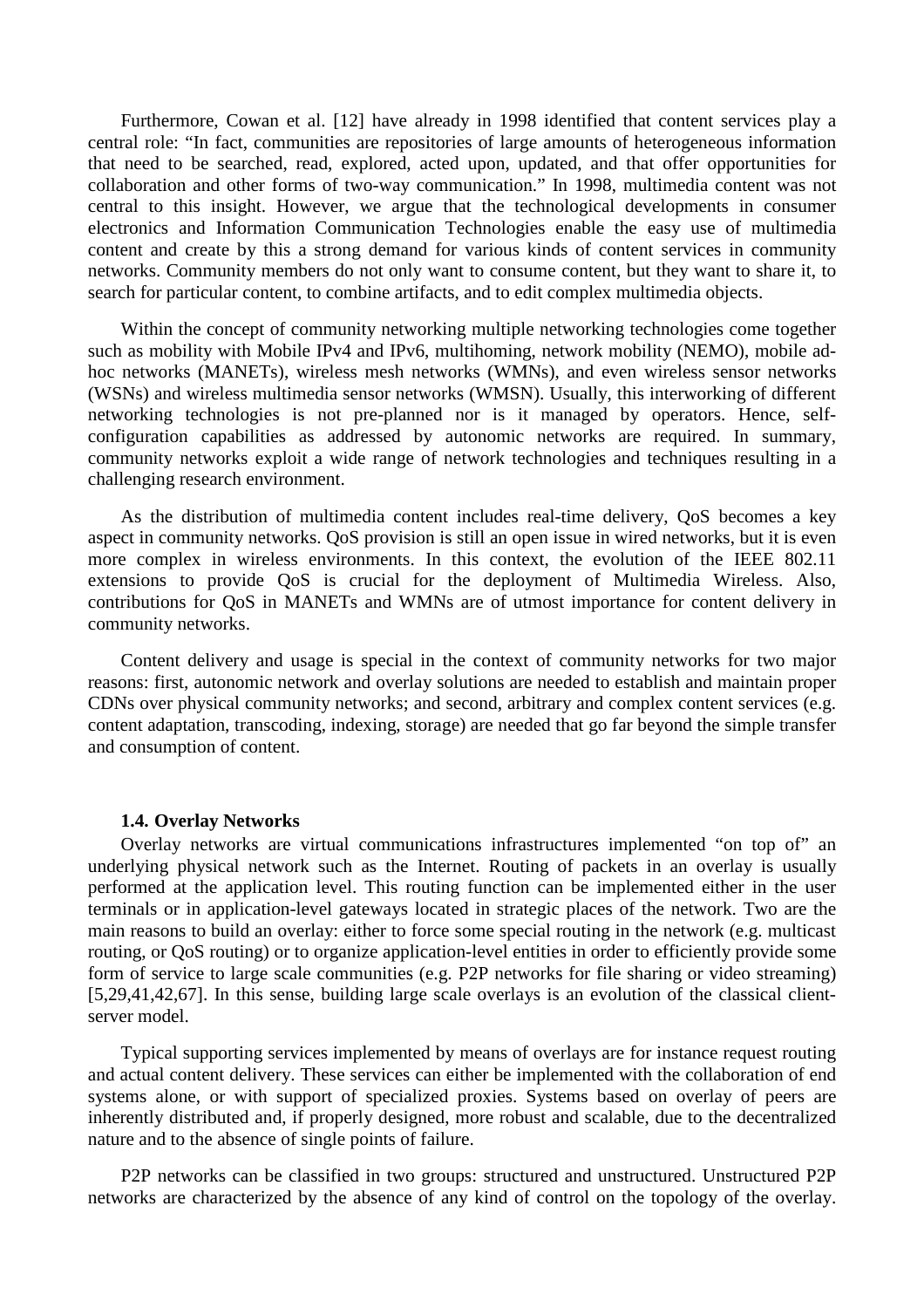Flooding is the predominant search technique in unstructured P2P networks. An alternative technique is random-walk. More recently, structured P2P networks have gained great interest among researchers. These networks organize their peers according to some topological criteria, usually by means of Distributed Hash Tables (DHT). Each node is responsible for a given set of keys (identifiers) and lookup of a key is achieved by routing a request through the network toward the current peer responsible for the desired key.

Considering the key building blocks of the widely deployed P2P based content delivery networks, three basic elements can be distinguished, viz. the *P2P overlay network*, a specific *content delivery strategy* and a *caching strategy*. The overlay network is responsible for connecting the participating peers, management of joining and leaving peers, and routing of queries and other messages. The content delivery strategy is responsible for delivering the required content from the source to its destination. The last strategy increases the availability of the content in the P2P system and its efficiency.

The enormous potential and advantages of decentralized infrastructures has already become apparent in the days of Napster. Since then, significant research effort has been invested in designing self-organized, scalable, robust and efficient overlay networks. However, it is crucial to note that the performance of a P2P overlay depends on various factors (e.g. application, resources of participating peers, user behaviour, etc.) that are less relevant in centralized systems. For example, a specific overlay design can perform well in the case of low churn rate whereas in the case of high churn its performance may decrease to average. Furthermore, content delivery systems pose certain requirements on overlay networks, like finding users that are sharing the demanded files, incentive mechanisms or enabling efficient inter-peer communication at low costs. Thus, there are many research initiatives to study the direct or indirect influences and dependencies between P2P overlay networks and the underlined networking strategies in a content delivery system.

Considering content delivery strategies, many aspects have to be taken into account separately alongside of interdependencies that might exist. Their influence is crucial for the overall efficiency and performance of a content delivery system. One of the most important aspects is choosing a scheduling strategy for the files to be transmitted. Download strategies as the one used by BitTorrent or network coding are proven to be very efficient for long and large scale downloading sessions [6,7]. However, with the current trend of content delivery technology, such as Podcasting, new challenges are arising. Therefore, it is necessary to investigate if the aforementioned state-ofthe-art strategies are still appropriate give the requirements of emerging content sharing and delivery strategies.

Not only file sharing, but also the use of live streaming applications is growing fast in community environments. These applications and many others relying on continuous data flows, from IPTV to massive multiplayer online games, have special needs. They are delay sensitive, need group communication and QoS support. Many solutions have been proposed, but none has been adopted on a wider scale. Nowadays, protocols designed for continuous data flows do not rely exclusively on the classical client/server model, but can also organize the receivers into an overlay network, where they are supposed to collaborate with each other following the P2P paradigm.

Many recent proposals related to Live Audio/Video Streaming using P2P overlays are derived from initial work that extended application-level multicast to the end systems [68]. The first generation control-driven approach focuses on building an initial overlay corresponding to the control plane and is usually implemented as a mesh or a tree. A second overlay, usually a spanning tree, is then created and managed for the actual data transmission. Peer-cast [31] is the most famous example with a popular implementation and a large audience. A lot of work has been carried out to improve the control plane in order to cope with the high dynamics of the P2P overlay. For example, Nice is using a sophisticated clustering scheme [52]. More recent work tries to improve robustness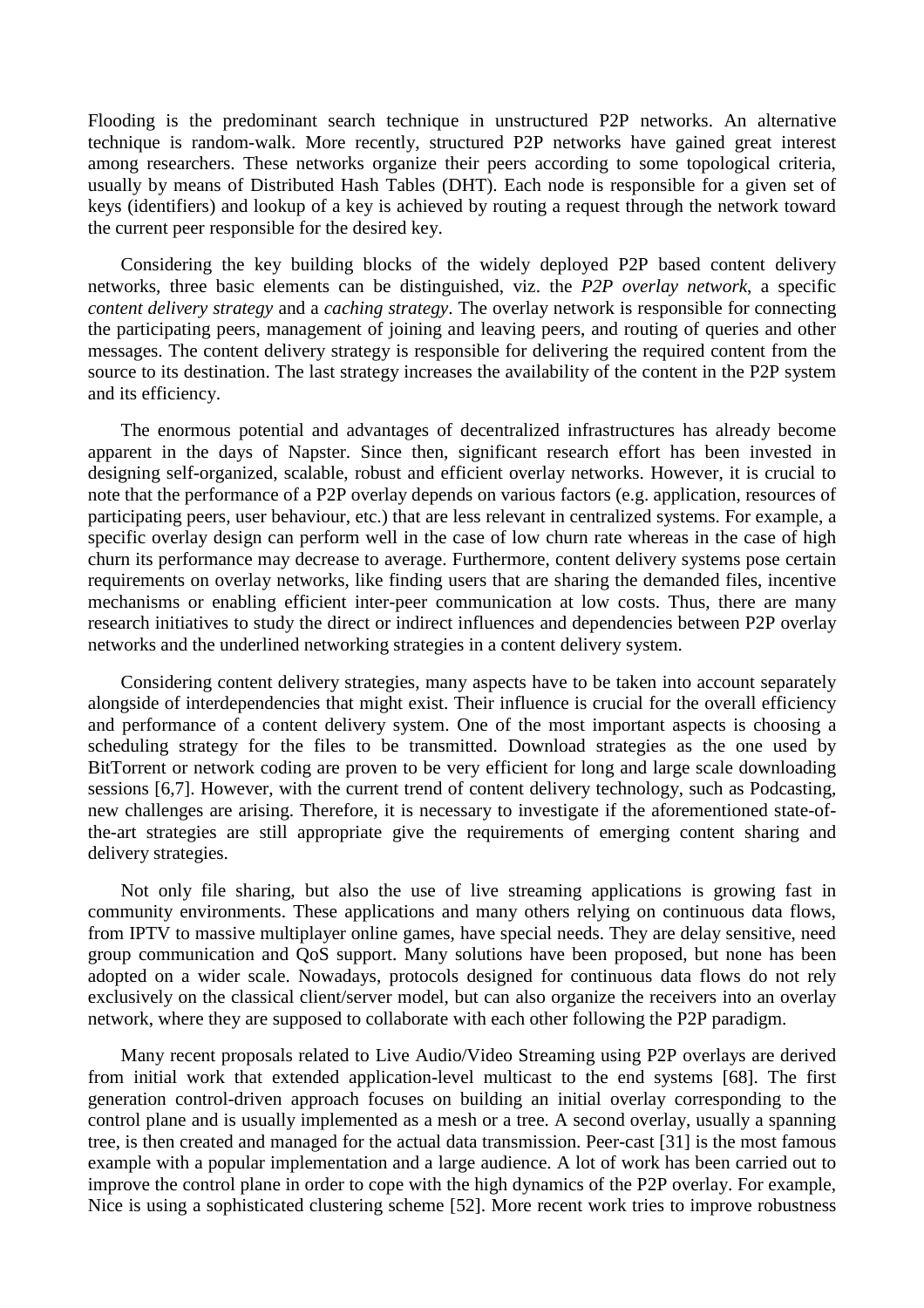using a hybrid tree/structure. An example for this is Bullet [13]. A new generation, data-driven approach stresses the need to cope directly with data. Peers exchange data availability and then they choose their neighbourhood according to the data they need [52]. Further, epidemic algorithms are currently being proposed in systems such as Donet [66] to improve the data delivery.

P2P Live Streaming is already reality. However, so far little has been done to demonstrate their efficiency on a very large scale. Simulation is one way to validate the feasibility of such dynamic infrastructures [58]. An alternative approach is to study proprietary applications in real testbeds, like Planet-lab [48]. The largest P2P Live Streaming deployments are related to IPTV applications and are only associated to proprietary protocols and architectures [44,48,49,61]. Thus, only their behaviour but not the protocols itself can be analysed.

The behaviour of peers in a community network plays a key role. At the one end of the scale are altruistic peers that provide resources without expecting any return. At the other end there are so called free riders who only consume but do not provide any resources, which is a rational behaviour in systems without any sharing incentives. Therefore, it has become clear that some kind of incentive scheme is necessary to achieve an optimal utilization of system resources in a system context as well as for individual peers. This is currently an active research area.

#### **1.5. Content Service Networks**

Within the CONTENT architecture, the content services network provides an abstraction of how different services related to content handling and delivery can form an infrastructure of value added services. These provide support for various tasks and processes, e.g. to offer a wider variety of formats, provide easier access or introduce interactivity. The idea is to use so called *content services* in conjunction with the underlying network infrastructure to provide a network of content services and by doing so forming a *content network*.

Apart from user services there can be also services for optimizing content delivery and monitoring the performance of the content network. One such service can be an Objective Video Assessment service located at strategic positions in the content network that monitors the quality of the delivered video and locates where problems are caused. In addition to these functional aspects of services the actual content services network architecture has to deal with specific aspects associated with service based architectures in general and issues related to service discovery and service description. In order to represent all the tasks related to a content services network within the overall architecture they have been split into three distinct areas of concern, viz. Content Service Network Architecture and Services Framework, Service Interaction, and Service Instances.

*1. Content Service Network Architecture and Services*: The aim of building such a services network is to integrate, in an open way, tools and mechanisms that would enable the "curation" of multimedia assets and the subsequent access to assets for the benefit of the communities of users.

In order to achieve this, a suitable model and architecture is necessary that allows to easily "plugging" such content services into the services network. Therefore a *service based architecture* is required that provides such a framework into which each of these services can be integrated. The concept of Service Oriented Architecture (SOA) has been introduced to achieve optimal support for business processes through the underlying IT architecture [50]. SOA is an architectural concept for enterprise-class, distributed, IT systems. Services are loosely coupled but independent location transparent components which together represent an application environment [38].

The architectural model is reflected in the service framework that defines the form of service interfaces and interaction which can take place between the services. The framework does not only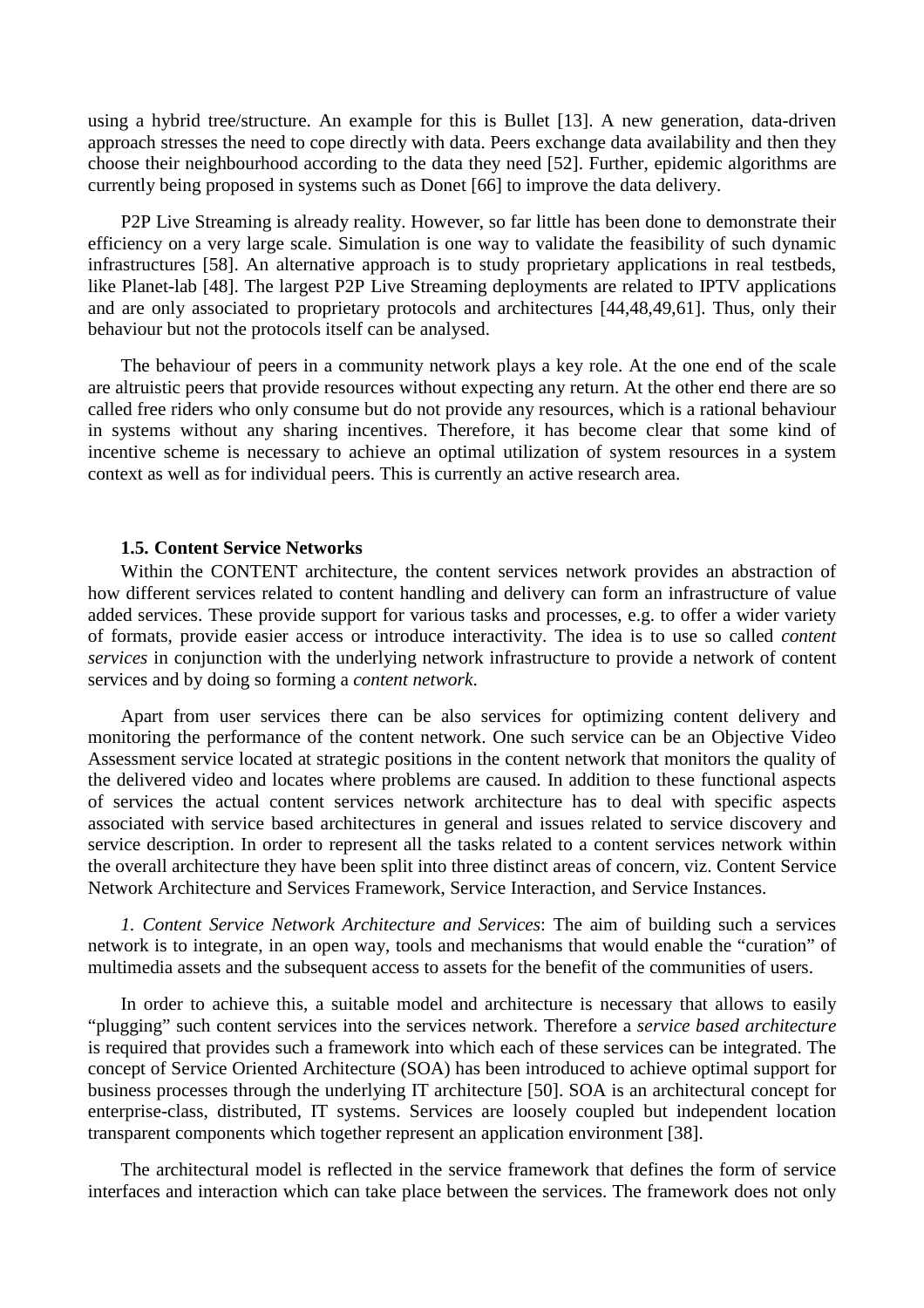provide support to easily deploy services within a home network infrastructure but also has to address deployment issues.

*2. Service Interaction*: Service interaction describes the way services within the architecture can interact. A service description is necessary to insure easy access to services by users and a simple management of them. In order to invoke appropriate services to meet specific goals, a good matching between a service request and services is essential. Therefore the request must be expressed in a sufficiently rich formalism, compatible with the description of services. A formalized knowledge description is necessary, ideally based on standards. Examples of such standards are for instance those defined by the W3C for the Semantic Web. Several formalisms have been proposed, at various expressivity levels, from simple semantic mark-up syntaxes (e.g. RDF [18]) to ontologies (e.g. OWL [32]). An OWL-based Web Service Ontology, OWL-S, has been proposed specifically for Web services, in order to describe their properties unambiguously [15]. A recent initiative defined a Semantic Web Services Framework (SWSF) [53], which includes the Semantic Web Services Language. These various formalisms differ in the richness of the description they provide and in their reasoning capabilities.

Content services share many general properties with Web Services. Therefore, it seems that Web Service discovery mechanisms could be used to discover content services. However, Web Service discovery mechanisms were initially designed for classical Internet environments where the network topology and availability of hosts is relatively static. Within Content Networks, however, more dynamic environments akin to P2P networks are encountered. Clients, services, and service registries may appear and disappear randomly on the network, making it important to ensure that information residing in service registries is up-to-date.

*3. Service Instances*: Services in the context of CONTENT can be for example tools that adapt content formats, automatically analysis and indexing content, create visual abstracts for easier search and navigation, but also a watermarking tool to protect content and the associated IPR is possible here. The focus at the moment is on content adaptation services, scaling and transcoding services, and video summarization and indexing services. The goal of looking at these services is to investigate how specific services can be represented and integrated into the service architecture. This is not a closed set of service instances and the goal of the content service network architecture is to support all kinds of different services.

#### **1.6. Cross Layer Issues**

It is generally accepted in the research community that layered system architectures have besides their advantages also clear disadvantages. In order to enable, for example, resource aware distributed applications, access to network layer information is necessary. Cross layered approaches are used to achieve this kind of awareness beyond layer interfaces, but they are designed for particular solutions. Thus, understanding and developing a better architectural solution than strict layering is an important research challenge in general. However, cross layer issues are especially important in the context of future content aware community networks since autonomic solutions, like self-adapting functions, need to be applied. As mentioned earlier, independent adaptation of different functions might influence each other since they share resources. For instance both might have an impact on network traffic. The first step towards addressing this challenge is to identify a set of metrics for each layer, including QoS parameters and resource consumption parameters and to model their dependencies between the layers. This first step seems trivial, but to carry it out successfully, this set of metrics and their definitions need to be accepted and used by the entire research community working in this area. Nowadays, many different and incompatible metrics and definitions are used. Modelling the dependency among parameters needs also to include the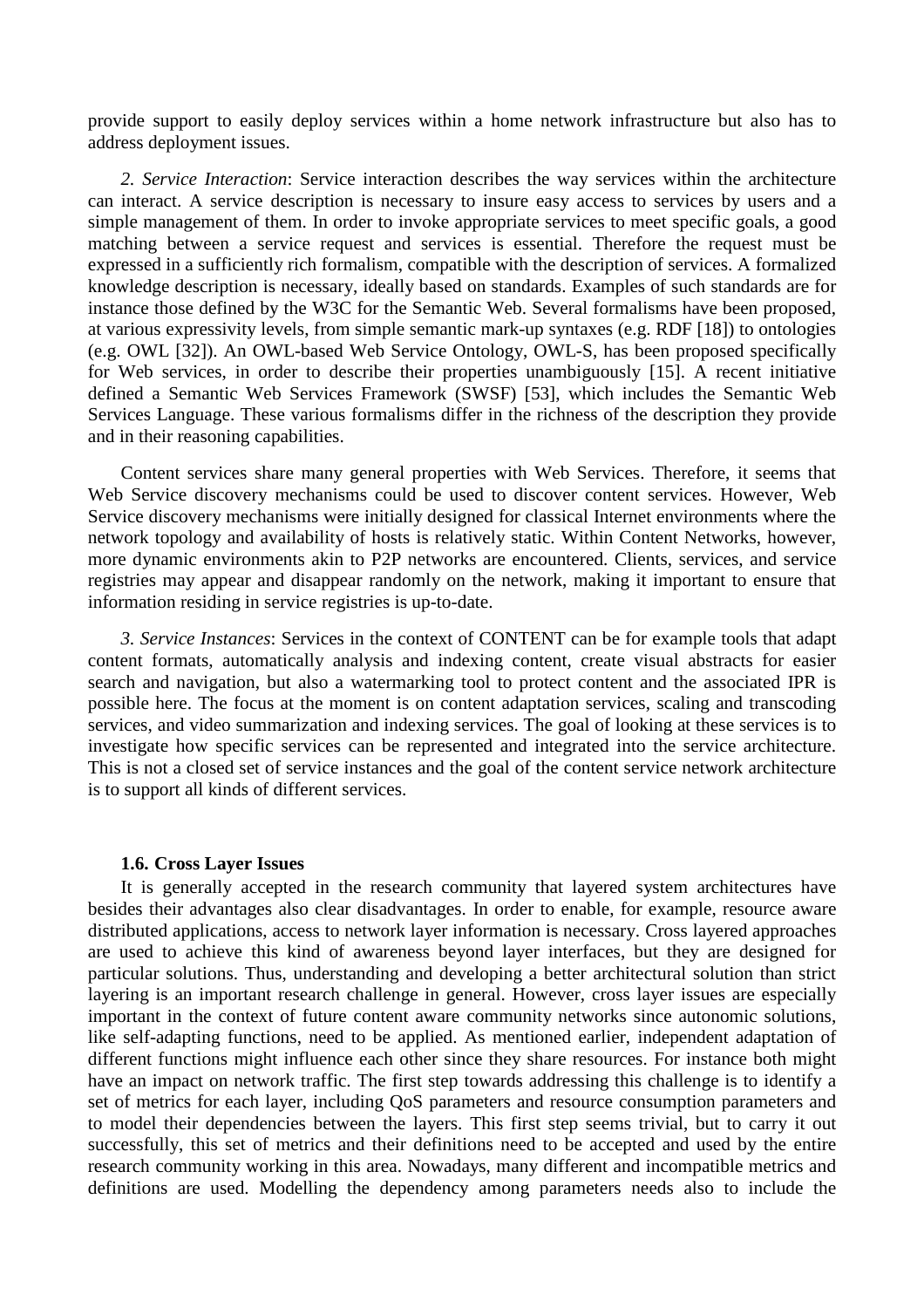understanding of the functional behaviour of the system elements. To provide the proper tools for this challenge, the CONTENT NoE investigates the development of a generic benchmarking suite for content networks following a modular approach in which the different levels of a content network might be considered as the system under test and the other levels represent the environment and the workload.

The rest of the paper presents background information about *Quality of Experience* (QoE) as well as the two approaches towards benchmarking the above-mentioned QoE of two cases studied. The presented services are video streaming and multimedia search services.

### **2. Background on QoE**

The efficient management and distribution of multimedia services, such as multimedia search services, video streaming, mobile IPTV and other kind of multimedia applications, over an all-IP system is a major requirement to the success of **next generation networks**. The quality level control of multimedia services aims to maximize the user's satisfaction and the usage of network resources as well as to keep and attract customers, while increasing the profits of network providers [35].

Traditional techniques that aim to maximize the quality level of multimedia services in a networking system are focused on QoS aspects. QoS-based schemes define a set of network level (and packet level) measurement and control operations to guarantee the distribution of multimedia content, in wired and wireless networks, with an acceptable quality level [40]. Existing QoS metrics, such as packet loss rate, packet delay rate and throughput, are typically used to indicate the impact on the video quality level from the network's point of view, but do not reflect the user's experience. Consequently, these QoS parameters fail in capturing subjective aspects associated with human perception.

In order overcome the limitations of current QoS-aware multimedia networking schemes regarding human perception and subjective-related aspects, QoE approaches have been introduced [4]. QoE measurement operations can be used as an indicator of how a networking environment meets the end-user needs. The QoE applicability scenarios, requirements, evaluations and assessment methodologies in multimedia systems have been investigated by several researchers and working groups, such as *International Telecommunication Union – Telecommunication Standardization Sector* (ITU-T) [21], *Video Quality Experts Group* (VQEG) [64] and *European Technical Committee for Speech, Transmission, Planning, and Quality of Service* (ETSI STQ) [16].

The results of QoE research can be used as an extension to the traditional QoS in the sense that QoE provides information regarding the delivered multimedia service from the user's point of view. Hence, QoE procedures can be explored to improve the accuracy of **QoS control plane operations** and to ensure smooth transmission of audio and video over all-IP networks [62]. The advances in QoE-aware systems will allow the deployment of new QoS/QoE-sensitive services as well as provide new **paradigms** for the creation of new protocols, routing approaches and overlay networks, such as the deployment of QoE routing schemes.

Nowadays, QoE operations are not fully implemented in end-to-end networking systems due to the high CPU and memory consumption required by current QoE schemes, as well as to the lack of accuracy of in-service quality assessment methods. Usually, only QoE out-service measurement procedures are performed to evaluate the quality level of multimedia services in the Internet.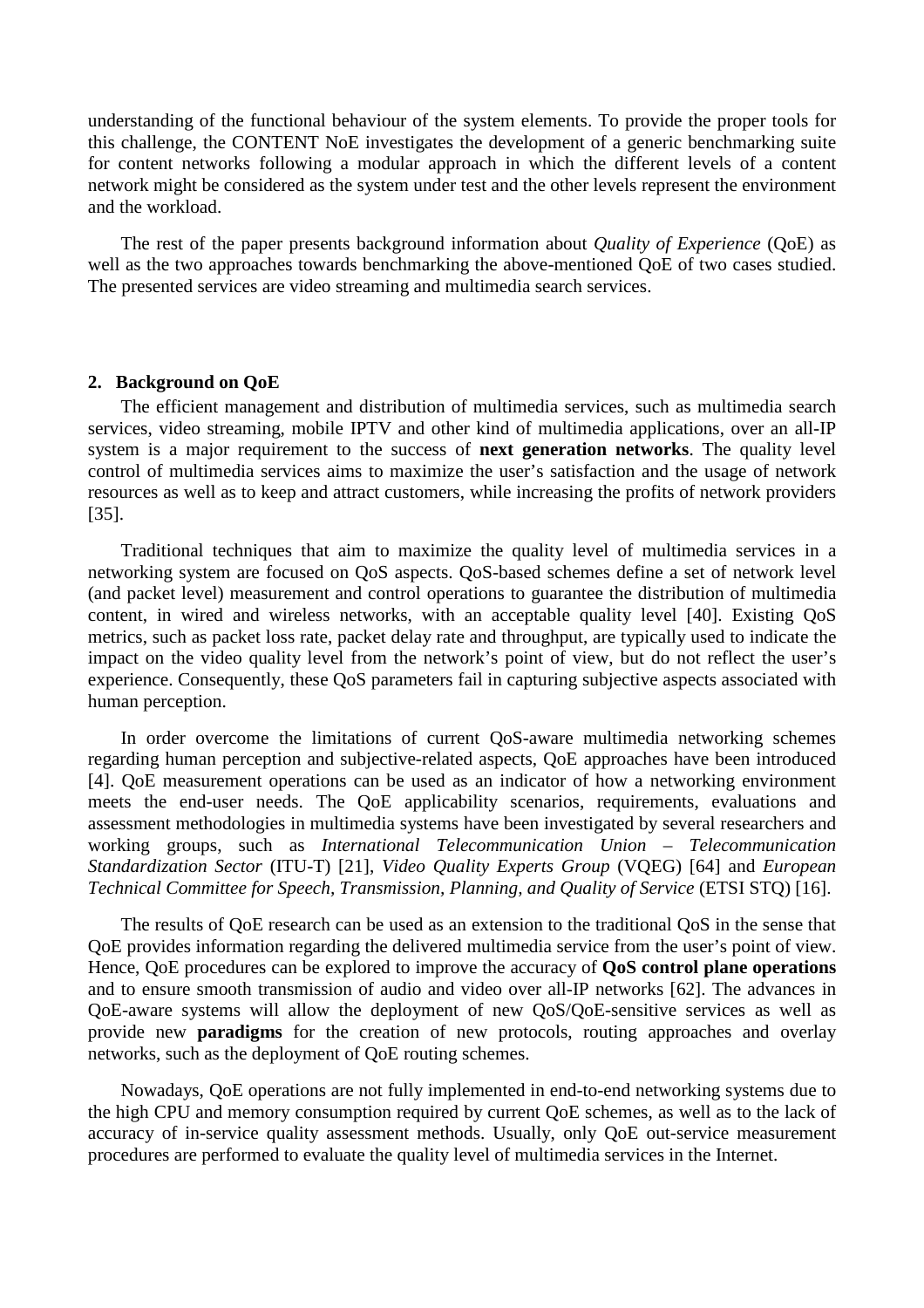The quality of processed multimedia services from an end-user perspective is analysed according to a set of QoE metrics and methods. The existing evaluation QoE metrics and procedures can be divided into quantitative (objective) and qualitative (subjective) ones. Metrics of the first type refer to the broadly understood and objectively measured system performance. The latter refer to the quality of the system. Subjective methods are performed to acquire information about the quality level of multimedia services based on human opinion score schemes, while objective methods are used to estimate the performance of multimedia systems by using models that approximate results of subjective quality assessment. In the other words, QoE metrics can be classified in terms of their objectiveness and, thus, range from qualitative to quantitative. In addition, objective QoE measurements can be classified based on the amount of available reference information during the multimedia service quality assessment process, namely *Full Reference* (FR), *Reduced Reference* (RR) and *No Reference* (NR).

Subjective metrics assess how audio and/or video streams are perceived by users, i.e., what is their opinion on the quality of particular audio/video sequences, as described in ITU-T recommendation BT.500 [22]. An example of the most popular qualitative (subjective) metric is called a *Mean Opinion Score* (MOS) scale, which was initially standardised by the International Telecommunication Union [24]. In this metric the quality of the system is subjectively assessed by the users in a five-grade scale, where 5 is the best quality and 1 is the worst, as presented in Tab. 1. Another example of a qualitative metric is an R-factor, which may be utilised in a way similar to MOS. R-factor is used for subjective evaluation of speech quality in the voice transmission systems [23].

|                | <b>MOS</b>   Quality | Impairment                   |
|----------------|----------------------|------------------------------|
| 5              | Excellent            | Imperceptible                |
|                | Good                 | Perceptible but not annoying |
| $\overline{3}$ | Fair                 | Slightly annoying            |
|                | Poor                 | Annoying                     |
|                | Bad                  | Very annoying                |

Tab. 1. Mean Opinion Score

The MOS values are achieved based on subjective tests and methodologies performed with a set of viewers. For instance, the *Single Stimulus Continuous Quality Evaluation* (SSCQE) tests allows viewers to dynamically rate the quality of an arbitrarily long video sequence using a slider mechanism with an associated quality scale. The drawback of subjective metrics is the fact that they are neither practical nor scalable for real-time multimedia environments.

Subjective approaches assume human experience as the only grading factor. Objective procedures are performed without human intervention and give more stable results, but do not necessarily reflect the user quality perception. For example, for benchmarking picture quality, examples of objective metrics include *Peak Signal to Noise Ratio* (PSNR), *Mean Absolute Error* (MAE), *Mean Square Error* (MSE), and *Root Mean Square Error* (RMSE) [45,59,60]. The methods for assessing the perceived video quality objectively do usually not take the *Human Visual Senses/System* (HVS) sufficiently into account. The human senses cover many errors quite effectively. Thus, objective measurements may not reflect the user perceived quality. Other methods that also consider HVS are therefore required (as for instance discussed in [8,56,71]). A detailed analysis of benchmarking picture quality can be found in Subsection 3.1.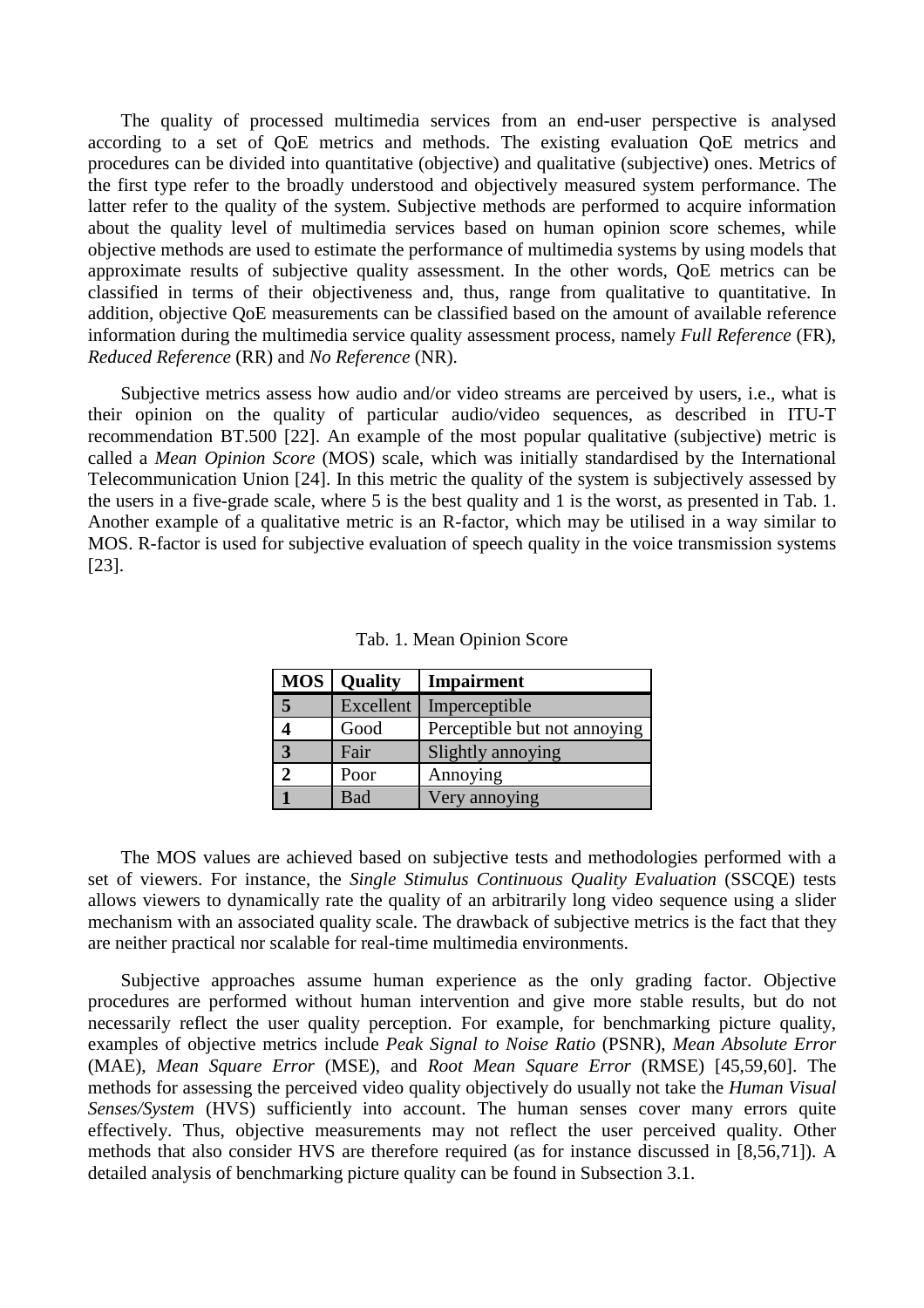# **3. Benchmarking Video Streaming Services**

Previous research efforts towards the assessment of end-user perceived quality are mostly adequate for MPEG-2 videos only. The goal of this work is to provide QoE assessment as a service within the Content Services Infrastructure. Obviously, many of the QoE parameters inherit directly from Previous research efforts towards the assessment of end-user perceived quality are mostly adequate<br>for MPEG-2 videos only. The goal of this work is to provide QoE assessment as a service within<br>the Content Services Infrast streaming services, have been addressed in this section. Both unicast and multicast<sup>1</sup> approaches have been analysed.

# **3.1. Quality of Real-Time Video Streaming Experience Time**

Perceived video quality assessment is a massive and challenging task. There are many different factors affecting perceived video quality. The examples are screen size, screen illumination, video content, application type, viewing distance, user profile, and many others. However, the one, permanently addressed quality factor, is video fidelity considering distortion level introduced by the content production phase, by codec (lossy compression) and network during the transmission (all related QoS parameters like  $PLR^2$ , delay, delay jitter or throughput).



Fig. 3. Quality of Service vs. Quality of Experience

End-to-end system for video content delivery is illustrated in Fig. 3. As it was stated before, video quality degradation may have three main sources. During the production phase video content is captured by a device which performs analogue to digital domain signal conversion. In the second step video content is encoded, usually using lossy compression algorithms. Afterwards, encoded video is transmitted through a network using real time streaming protocols such as as RTP/UDP. In the last step, video is decoded by the end user terminal and finally displayed. After each stage, a reduction in the quality of the original video sequence may occur. Low performance and image processing capabilities (e.g. mobile phone with di gital ice which performs analogue to digital domain signal conversion. In the second<br>is encoded, usually using lossy compression algorithms. Afterwards, encoded<br>through a network using real time streaming protocols such as RTP/U

 $\overline{a}$ 

 $<sup>1</sup>$  Please refer to the Annex A for more information on multicast applications for real-time multimedia communication.</sup>

<sup>2</sup> *Packet Loss Ratio*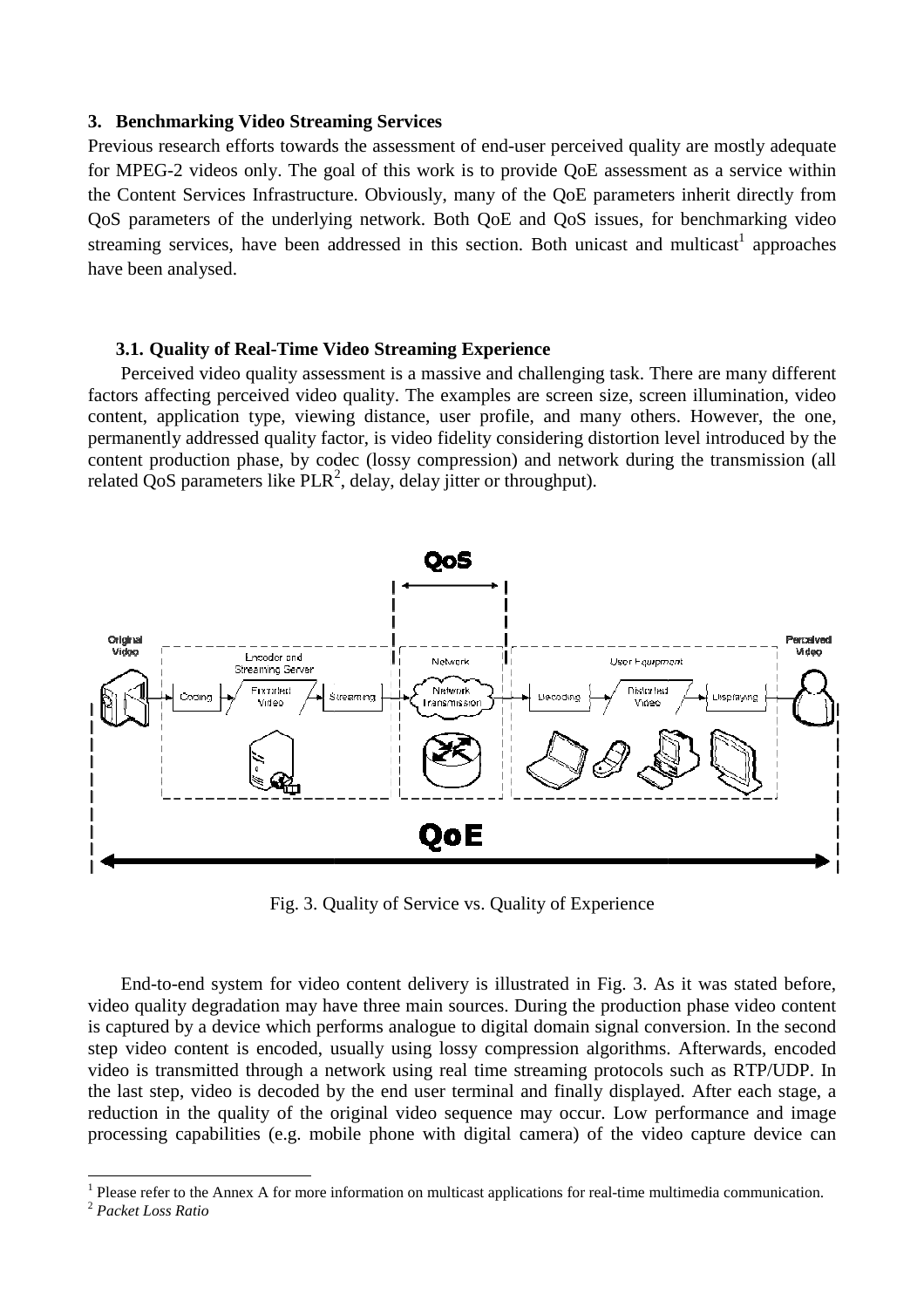significantly reduce the video quality in the very first step of the delivery chain (the most common image/video artifacts are noise and poor spatial and temporal resolution). Lossy compression will result in spatial artifacts (e.g. blockiness or blur), while transmission will cause both temporal and spatial artefact (e.g. unnatural motion or parts of/whole frame skipped).

In the traditional approach, quality of video services is measured from the network perspective on the packets level, using simple QoS parameters like PLR or delay. However, as it was proved recently [14,69], the same level of artifacts or QoS parameters can have completely different impact on the visual quality. It implies a need of a more comprehensive approach towards perceived quality assessment that would reflect the end user's preferences and aim for the overall experience assessment. In order to account for this problem, the concept of QoE of video services has been introduced to address the issue concerning the assessment of how well a video service meets the customers' expectations. The relation between QoS parameters and QoE concept is presented in Fig. 3.

Nowadays, video quality assessment in terms of user satisfaction level (QoE) is a topic of high interest for telecommunication services providers and researchers, being under rapid development. Miscellaneous video quality metrics were developed over recent years, the most appealing works are presented in [33,46,51,54,57,70]. As the quality assessment becomes more and more standardized, a need of quality assurance and optimization is emerging. Providers are looking forward solutions capable of permanent video quality monitoring, degradation prevention and quality optimization at the same time.

The remainder of this section is organized as follows: Sub-subsection 3.1.1 presents objective video quality assessment metrics. Sub-subsection 3.1.2 introduces QoE measurement approaches based on a reference-based classification. Sub-subsection 3.1.3 describes several video quality evaluation tools used to acquire information about the quality level of video services.

#### **3.1.1. Objective Real-Time Video Streaming Metrics**

There are several objective methods to measure the quality level and detect impairments (blocking, blurring and colour errors) of multimedia services. Several objective QoE metrics have been developed to estimate/predict the quality level of multimedia services according to the user's perception. Among them, the PSNR is a traditional objective metric used to measure, in decibels, the video quality level based on original and processed video sequences. Typical values for the PSNR in lossy videos are between 30 dB and 50 dB, where higher is better. The PSNR of a video is defined through the MSE metric. Considering the luminance  $(Y)$  of the processed and original frames and assuming frames with  $M \times N$  pixels, the MSE is obtained using the Eq. 1.

$$
MSE = \frac{1}{MxN} \sum_{i=0}^{M-1} \sum_{j=0}^{N-1} \|Ys(i, j) - Yd(i, j)\|^2
$$
 (1)

In Eq. 1, while  $Y_s(i, j)$  designates the pixel in the position  $(i, j)$  of the original frame, the  $Y_D(i, j)$  represents the pixel located in the position  $(i, j)$  of the processed frame. Based on the MSE definition and on 8 bits/sample, the PSNR, in a logarithmic scale, is achieved using the Eq. 2.

$$
PSNR = 20 \log_{10} \left( \frac{255}{\sqrt{\frac{1}{MxN}} \sum_{i=0}^{M-1} \sum_{j=0}^{N-1} ||Ys(i, j) - Yd(i, j)||^2} \right)
$$
 (2)

The MSE and PSNR metrics only provide an indication of the difference between the received frame and a reference signal, and do not consider any other important aspects which can strongly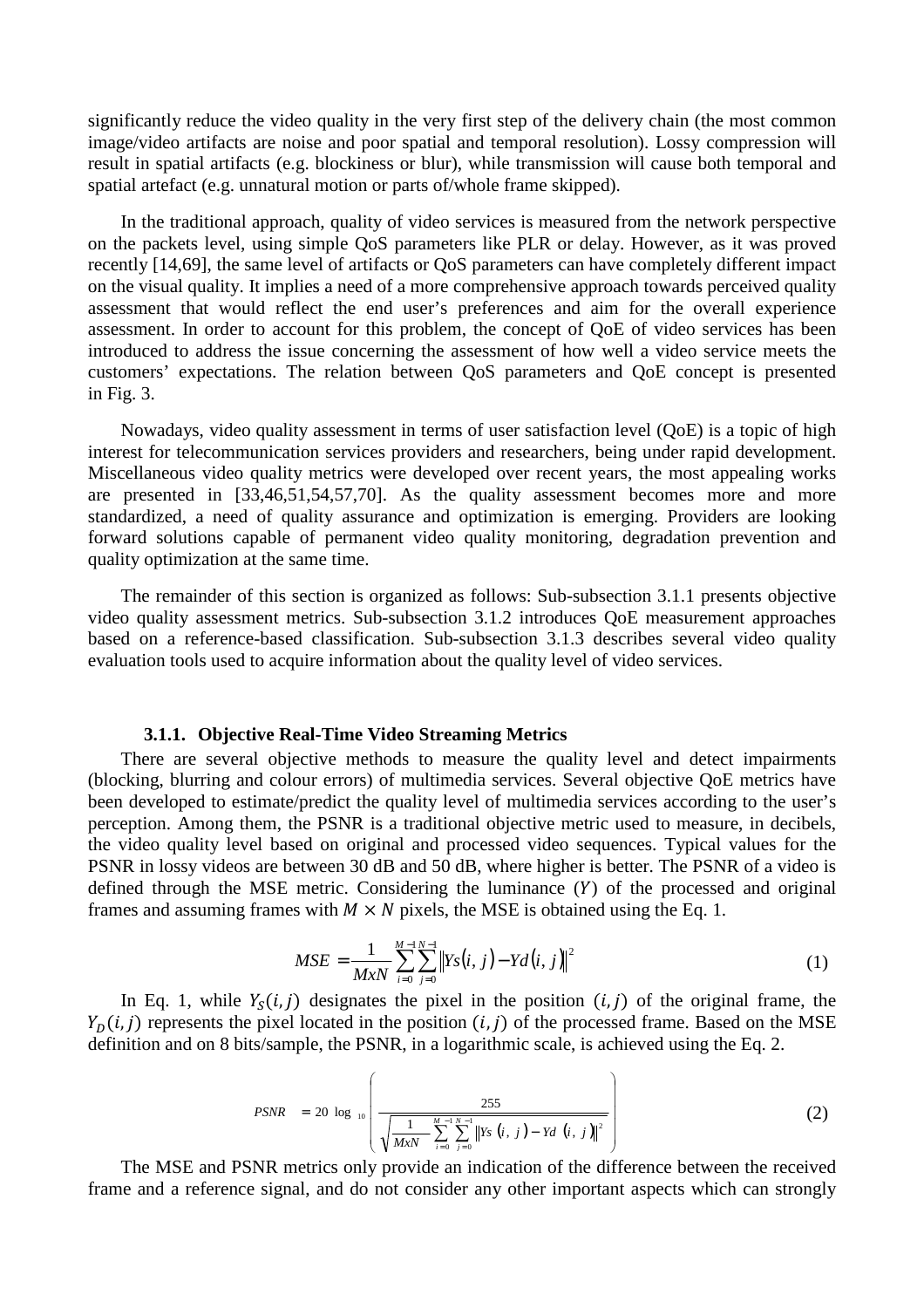influence the video quality level, such as HVS characteristics (a detailed analysis of HVS can be found in [72]). The PSNR can also be used to map MOS values as described in Tab. 2.

| $PSNR$ (db) | <b>MOS</b>    |
|-------------|---------------|
| > 37        | 5 (Excellent) |
| $31 - 37$   | 4(Good)       |
| $25 - 31$   | $3$ (Fair)    |
| $20 - 25$   | 2 (Poor)      |
| < 20        | $1$ (Bad)     |

Tab. 2. PSNR to MOS conversion

The *Structural Similarity Index* (SSIM) metric improves the traditional PSNR and MSE, which is inconsistent with HVS characteristics, such as human eye perception [69]. The SSIM metric is based on frame-to-frame measuring of three components (luminance similarity, contrast similarity and structural similarity) and combining them into a single value, called index. The SSIM index is a decimal value between 0 and 1, where 0 means zero correlation with the original image, and 1 means the exact same image.

The *Video Quality Metric* (VQM) method defines a set of computational models that also have been shown to be superior to traditional PSNR and MSE metrics [65]. The VQM method takes as input the original video and the processed video and verifies the multimedia quality level based on human eye perception and subjectivity aspects, including blurring, global noise, block distortion and colour distortion. The VQM evaluation results vary from 0 to 5 values, where 0 is the best possible score.

The *Moving Picture Quality Metric* (MPQM) evaluates the video quality using HVS modelling characteristics [9]. The input to the MPQM metric is an original video sequence and a distorted version of it. The distortion is first computed as the difference between the original and the distorted sequences. The original and the error sequences are then decomposed into perceptual channels segmented using uniform areas, textures and contours classification. After that, HVS-based contrast sensitivity and masking parameters are considered for each perceptual channel in detection threshold calculation. Finally, data from channels are gathered to yield a single figure and to account for higher levels of perception, which is called pooling. Due to the MPQM's purely frequency-domain implementation of the spatio-temporal filtering process, this complex metric requires huge memory consumption. The final quality measure can be expressed either using a Masked PSNR (MPSNR) equation or can be mapped to MOS scale as detailed in [9].

The *Perceptual Evaluation of Video Quality* (PEVQ) provides MOS values of the video quality degradation as a consequence of end-to-end communication [46,47]. The PEVQ approach is based on the combination of spatial and temporal artefacts measurement with human visual system behaviour. PEVQ provides MOS scores of the video quality, from 1 (bad) to 5 (excellent). In addition, PEVQ also provides information about the perceptual level of distortion in luminance, chrominance and temporal aspects of the evaluated video.

The previous QoE methods are based on a set of user/service information about the original and processed video. In order to reduce the system complexity and the amount of available reference information, a packet-based method, called *Media Delivery Index* (MDI), was proposed in IETF RFC 4445 [28]. The MDI metric is not the most accurate video quality level method and does not provide a good characterization of QoE, but can provide an indication of the video quality in a cost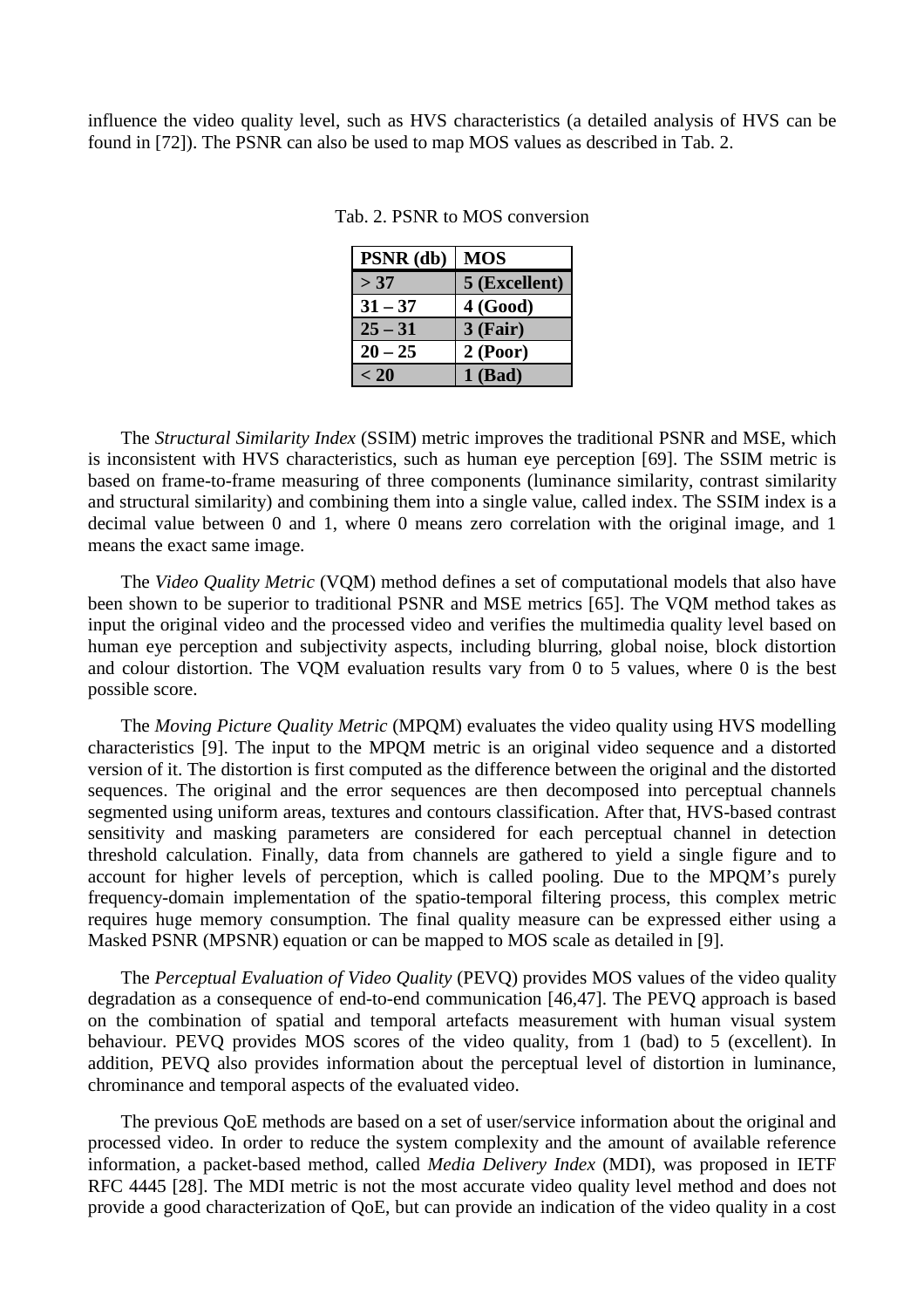effective manner. The MDI scheme provides an indication of traffic jitter, a measure of deviation from nominal flow rates and a data loss at-a-glance measure for a particular multimedia service. According to MDI values, the overall video quality level through an end-to-end communication path can be estimated.

As presented in this subsection, several objective multimedia quality assessment methods have been proposed. A comparison of the different schemes regarding performance, accuracy, feasibility, scalability and flexibility is very difficult and is still a challenging research topic. A usual manner to aggregate and classify objective video quality methods is based on their dependence on the amount of available reference information during the video quality assessment process. This will be presented in Sub-subsection 3.1.2.

# **3.1.2. Metrics by Reference-Based Classification**

Three different approaches are used to classify video quality assessment methods, based on reference-related video procedures, namely FR, RR and NR.

The FR approach assumes unlimited access to the original multimedia sequence. This approach uses the video reference to predict the quality level (degradation) of the processed video, by comparing the difference of every pixel in each image of the distorted video with its corresponding pixel in the original video. As consequence, it provides, in general, superior quality assessment performance. The FR method is difficult to implement in real-time networking systems (QoE-aware equipment/monitoring agent) because it always requires the original sequence during the evaluation process (common for offline experiments). Examples of metrics based on an FR approach are PSNR, SSIM and MPQM.

For in-service video quality measurements, RR and NR approaches are generally more suitable. The RR approach differs from the FR approach only selected multimedia parameters (or characteristics) are required during quality evaluation process, such as motion information. The set of reference parameters can be transmitted piggy-backed with the multimedia flow or by using a secondary channel. The objective of RR is to be as accurate as the full reference model, although using less network and processing resources. An example of an RR scheme is *Video Quality Model* (VQM), developed by the *National Telecommunications and Information Administrative* (NTIA) and reported in [19].

The NR approach tries to assess the quality of a distorted multimedia service without any reference to the original content. This approach is usually used when the coding method is known. NR-based metrics can be used in in-service network monitoring/diagnostic operations, when the original multimedia sequence is not available. The drawbacks of NR metric are the following: (*i*) low correlation with MOS; (*ii*) high CPU and memory consumption; (*iii*) time limitation. An example of NR schemes is the V-Factor model [63] that outputs MOS.

#### **3.1.3. Video Quality Evaluation Tools**

This section briefly identifies some multimedia quality evaluation tools used to acquire information about the quality level of multimedia services.

EvalVid is a framework and tool-set for evaluation of the quality of video transmitted over a real or simulated networking environment [17]. EvalVid can be used to measure QoS-related parameters, such as packet loss rate and packet delay rate, as well as QoE-related parameters, such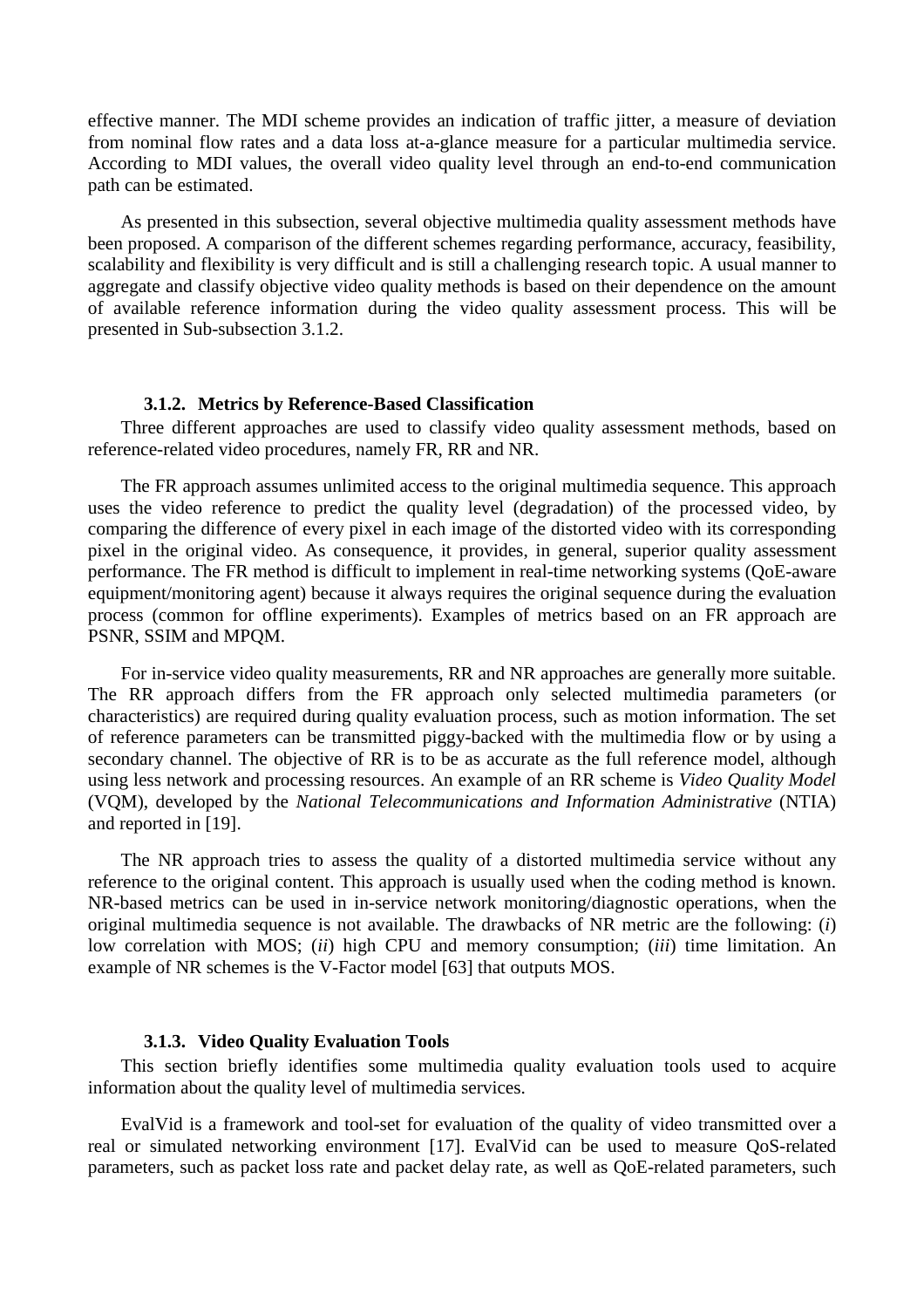as PSNR. Regarding video formats, currently EvalVid supports H.264, MPEG-4 and H.263 formats.

The MSU Video Quality Measurement Tool (MSU VQMT) is an application for video quality measurements [43]. This application allows users to create objective comparison of video CODECs and performs filter video analysis. The MSU VQMT supports several video formats (e.g., AVI, YUV, MP4 and MPEG-4) and QoE metrics (e.g., PSNR, VQM, SSIM and MSE).

VQLab is a fast, reliable and cost-effective tool for assessing the quality of processed video [17]. VQLAB supports a wide range of video formats, such as AVI, MPEG-2, MPEG-4, H.264 and YUV. In addition, VQLab uses the PSNR, SSIM and *Czenakowski Distance* (CZD) QoE metrics in order to evaluate the video quality level.

The *Video Quality Measurement* (VQM) PC tool compares the video sequence that has been processed by the video system under test with the original video sequence [17,19]. As the result, video quality assessment is reported on a default scale of 0 to 1, where zero means that no impairment is visible and 1 means that the multimedia video has reached the maximum impairment level. The VQM tool supports AVI, MPEG, WAV and other video formats.

## **3.2. Quality of Real-Time Multicast Multimedia Services**

Generally speaking, QoS is an ability of a service to fulfil user's requirements. Because QoS (and quality at all) is a non-measurable quantity, it must be described using a set of measurable parameters. In the case of real-time multicast multimedia services, typical quality parameters are: delay, delay fluctuations (usually understood as a delay variation), and available throughput. An auxiliary quality parameter is error rate, which should be relatively small.

#### **3.2.1. QoS of Teleconferencing Services**

As was mentioned above, teleconferencing services transmit audio stream (audio-conference) or audio with associated video (videoconferences). During a teleconference, other data objects (as pictures and text) also can be sent. Audio and video streaming is performed by each end-system participate in teleconference. Multimedia content is send to the address of multicast group, allocated for this teleconference. Teleconference participants, which are interested in reception of given multimedia content, must belong to proper multicast group. During a teleconference, each participant receives audio signals from other participants and video signal from only one, active participant. Choice of received signals is possible by source filtering, which is carried out using IGMPv3 signalling protocol (IPv4) or MLDv2 signalling protocol (IPv6).

Analyzing teleconference services, special attention should be paying to transmission delay. Teleconferences are interactive services, where take place on line discussion between participants, and even small delay can cause, that the service becomes uncomfortable to operate, and sometimes lose raison d'être. Therefore, delay of teleconferencing services shouldn't exceed threshold value of delay defined for professional telephony (i.e. 150 to 200 ms).

Requirement of small delay affects the next quality parameter – delay fluctuation. Delay fluctuations are very uncomfortable for multimedia service users and, typically, they are eliminated using buffering in receiving systems. However, during a teleconference, buffering must be strictly limited, because of the imperative of small transmission delay. Thus, on account of small buffer sizes, a network should introduce small delay fluctuations.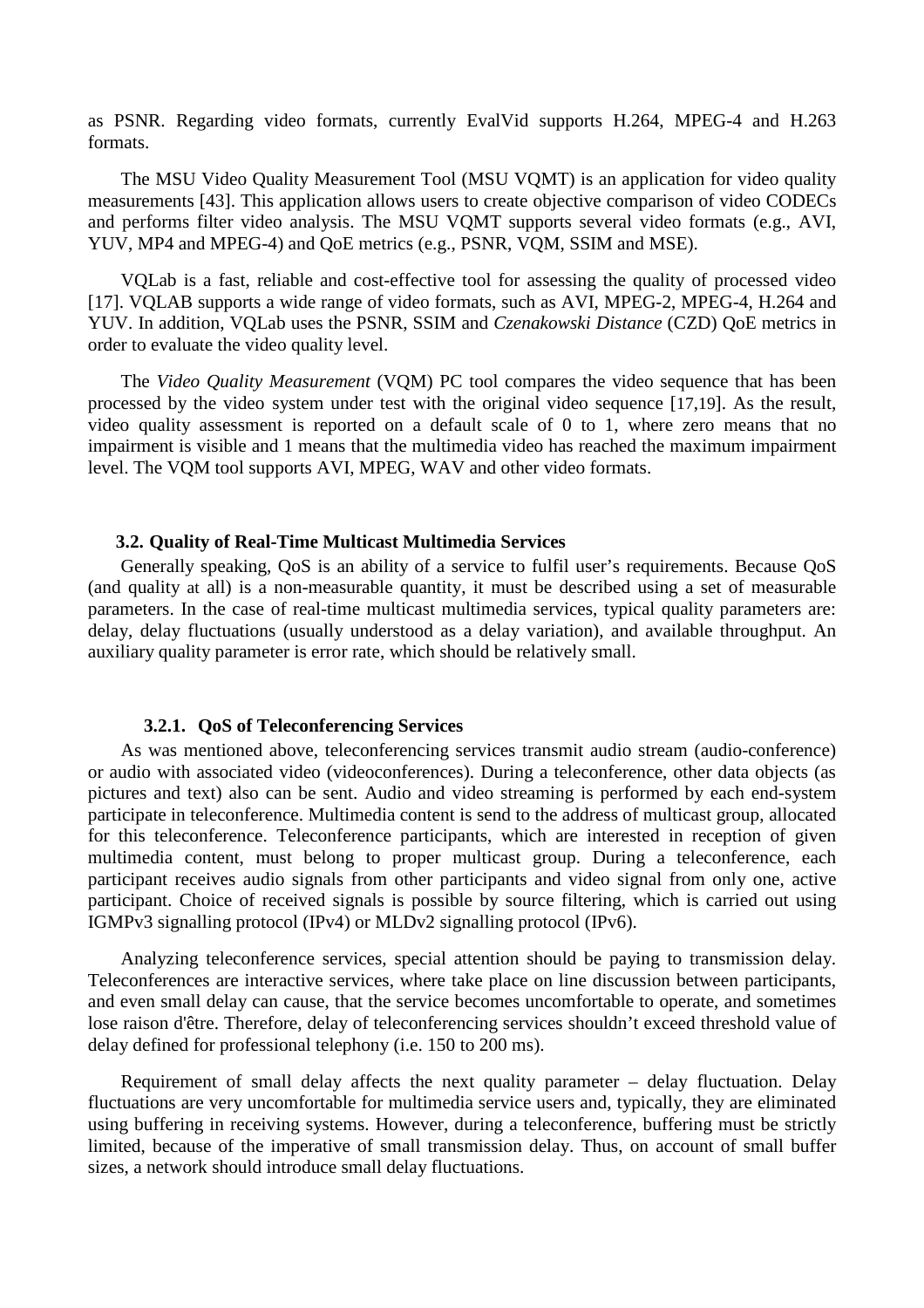Throughput required for voice transmission is relatively small (a few kb/s). Throughput of video encoded for teleconferencing purposes is also relatively small (of the order of 64 kb/s), because of low resolution of picture.

Teleconferencing systems, like other real-time multimedia systems, are error-tolerant, although small error rates are recommended.

## **3.2.2. QoS of Internet radio**

Internet radio broadcasts audio signals (typically: voice and music) to many recipients, via the public Internet. In the contrast to teleconferences, there is only one sender of multimedia content – radio station. Radio broadcast is no interactive in nature, and potential interactions with radio listener are performed on the basis on opinion polls (often with the use of simple voting applications) or text feedbacks (often with the use of simplified discussion forums or electronic mail).

Due to assumed lack of interactivity of radio broadcast, small transmission delays are not as important, as in the case of teleconferences, although small delay fluctuations still are required. Compensation of delay fluctuations with the use of relatively large buffers is possible. Large throughputs are not required, because audio signals has relatively small target bit rate (often less than 128 kb/s). Small error rates are recommended.

## **3.2.3. QoS of Internet television**

Internet television broadcasts television signals (video and associated audio) to many recipients, via the public Internet. Like in the case of Internet radio, there is only one sender of multimedia content – TV station. Television broadcast is no interactive in nature, and potential interactions with viewer are performed in the same way, as in the case of Internet radio.

Transmission delays don't play important role – delays of few seconds are accepted by a TV viewer. Delay fluctuations which should be relatively small, usually are compensated using large buffers. Television signals are characterized by relatively high target bit rates, so assurance of proper throughput becomes a key issue. Small error rates are recommended.

#### **3.3. Influence of Network Technology on QoS Parameters**

There are several network technologies, dedicated for the three main network types: local, metropolitan, and wide area networks. Local Area Networks (LANs) are intended to connect large number of end-systems, located at small area. They are characterized by relatively large throughput (e.g. 1 Gb/s in the Ethernet, up to 54 Mb/s in 802.11g), able to convey television streams. Transmission delays in LANs are small (of the order of 10 µs), because of small distances between end-systems and small buffering in active elements of network infrastructure. In loaded networks with CSMA medium access, delay fluctuations can be large. Thus, in 802.11 networks, usage of point coordination function (PCF) is recommended for multimedia transmission instead of distributed coordination function (DCF). Error rates in wired LANs are small. In wireless 802.11 LANs relatively large error rates in radio channels are corrected on the level of a network card.

Metropolitan Area Networks (MANs) are intended to connect LANs located at metropolitan area. The best known technologies of MANs are ATM, 10-Gigabit Ethernet (10GbE), and 802.16 (WiMAX). Due to larger propagation delays (of the order of 500 µs) and larger delays introduced by buffers, MANs are characterized by medium delays (larger, than delays in LANs). Throughputs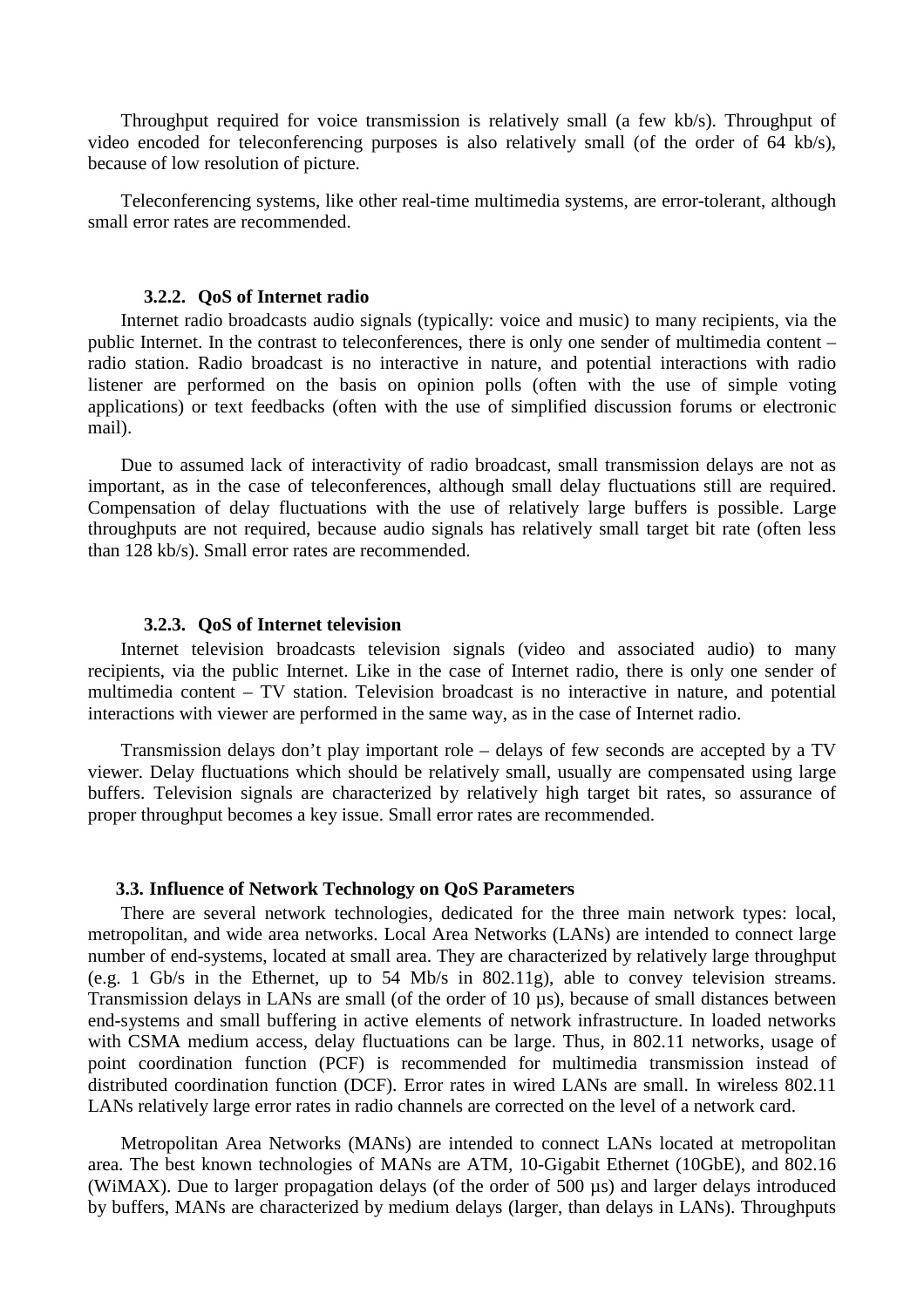available for end-user are high. In cable networks error rates are small; in wireless can be subject of fluctuation. Networks based on the ATM technology, both wired and wireless, allows an end-user for reservation of network resources according to a required QoS policy.

Wide Area Networks (WANs) are intended to connect LANs or MANs located at a wide area (e.g. country or region). The best known technologies of WANs are SDH and DWDM. Transmission delays in WANs are large (of the order of tens or hundreds milliseconds), delay fluctuations are very large. Available throughput also is a subject of large fluctuations (in congested networks, intentions throughput can collapse to zero). Error rates can be very large (during congestions, error rates can reach several percents), sometimes overstepping the boundaries of acceptability. As a result, realization of professional real-time multimedia services in WANs is very difficult.

#### **4. Benchmarking Multimedia Search Services**

The P2P overlays are gaining on popularity as a mean of access to large amounts of multimedia data. A P2P system is a self-organising system consisting of end-systems (called "peers") that form an overlay network. Peers offer and consume services and resources and have significant autonomy. Services are exchanged between any participating peers. Such networks are gaining more and more popularity and attention both from users and researchers. This growing interest can be explained, on one hand, by the numerous P2P based applications, ranging from simple files sharing to more sophisticated services such as Voice over IP (VoIP). On the other hand – P2P networking is a challenging topic for researchers due to its distributed architecture, the need of cooperation of the peers and the lack of the central authority (in some of the network architectures).

A study performed in 2004 by the CacheLogic company gave a conclusion that *"Traffic analysis conducts as a part of an European Tier 1 Service Provider field trail has shown, that P2P traffic volumes are at least double that of http during the peak evening periods and as much as tenfold at other times"* [2]. The same study shows, that in 2006 P2P services were responsible for 70% of the global traffic.

Multimedia is now rapidly moving into the every-day life. Users are not only able to access media via radio, television and the Internet but now also create their own media content. Digital cameras, video recorders, media enabled mobile phones and the wide spread availability of content creation and editing software which were previously available only to professionals, all contribute to this data volume growth. The traditional division of users has to be extended by a new kind – the "prosumers" who are, at the same time the "producers" and "consumers" of the multimedia.

The search mechanisms are also evolving. It has been observed, that the traditional, text based, search methods are failing to deliver satisfactory results in case of multimedia. The most common approach is to perform a textual search based on the media file name. This is extended, in the case of more advanced systems by textual search based on user-provided tags or the context, in which the media file is published (e.g. text surrounding media in case of media search in the WebPages).

One of the difficulties in designing good mechanisms for distributed autonomous systems is a lack of a unified process for evaluating the efficiency of mechanisms, both in the research community and in the industry. As content distribution systems have widely recognised standard overlays to compare with, in search there is no such base.

Another problem affecting the state of the art media search solutions is the distinction between the relevancy of the answer to the query and the relation of such relevancy to the users' satisfaction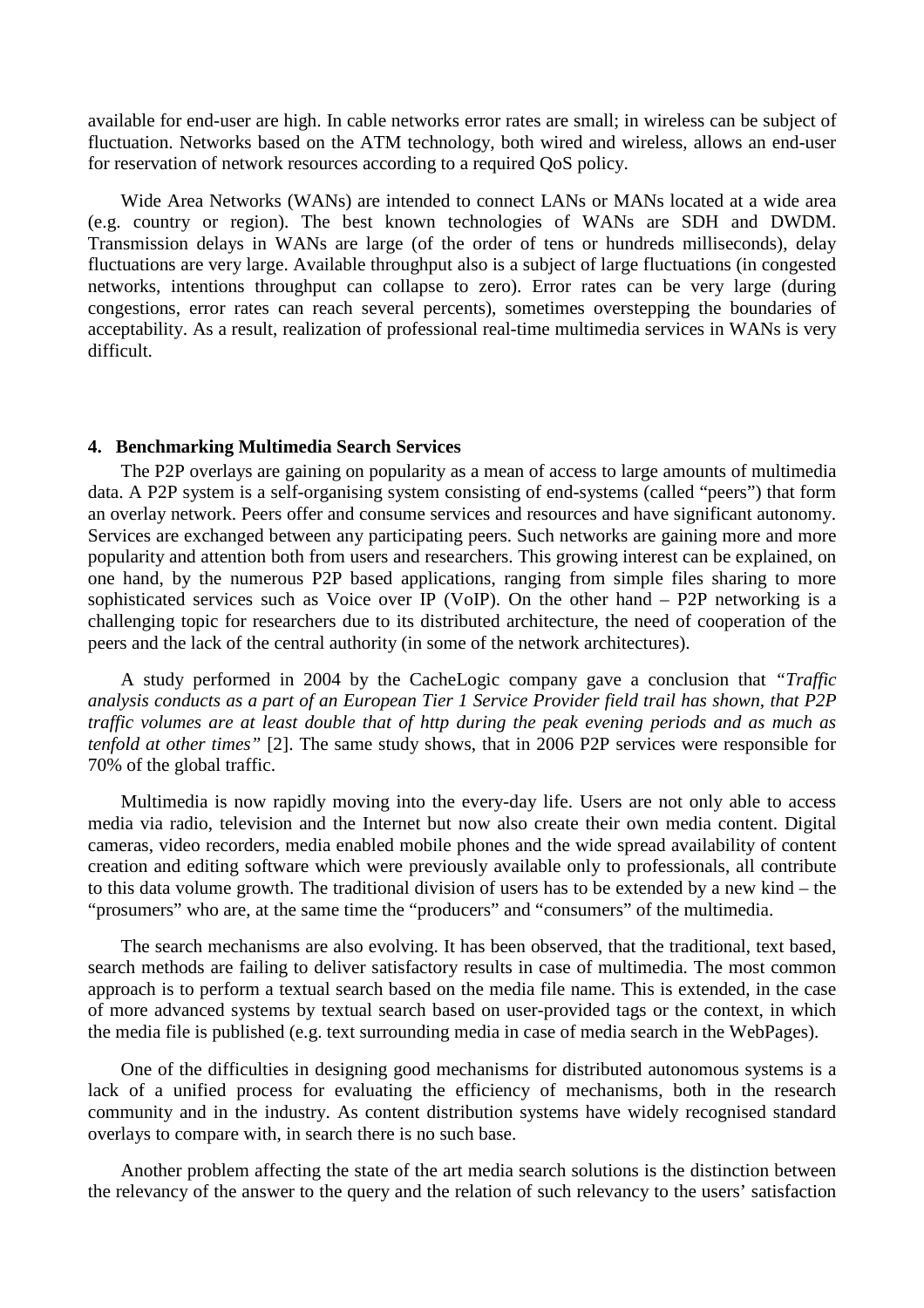with the performance of the given service. This issue is well known to anyone, who tried to use a multimedia search service such as Google Image Search<sup>3</sup>. The answers to a given query are often relevant, but not satisfactory.

The solution to those problems is creation of a search benchmarking system for the distributed media delivery system, which would cover all critical aspects, including the user perceived quality. Such solution is now under research performed by a community of researchers within the CONTENT project. The research group consists of senior researchers and PhD students from Germany, Poland, Portugal, Spain and the Netherlands. The proposed benchmarking mechanisms allows, on one hand, to evaluate the performance of the search algorithms, and, on the other hand to make research and tuning process easier.

A benchmark can be defined as *"a standardized problem or test that serves as a basis for evaluation or comparison (as of computer system performance)"* (according to the Merriam-Webster English dictionary). The goal of benchmarking is to assess the quality of the benchmarked system and to allow comparison to other, similar systems. Researchers, especially in the computer science, are used to perform benchmarking according to either official or unofficial standards (such as e.g. [36]).

The benchmarking metrics can be divided generally into performance metrics and cost metrics. The first of the performance metrics taken into consideration in the presented framework is the Search Accuracy defined as the ability of the system to find the desired results upon the query. The second performance attribute is the Search Time. According to works describing the search benchmarking frameworks for database-based systems *"speed is not of central concern"* [10]; this is due to the high performance and locality of database systems. However, distributed P2P systems are characterised by a considerable and varying delay in communications. Therefore, the search time is also a measured factor in the developed benchmark set. The Resource Consumption is the cost metric that is also taken into consideration in the presented work, in the terms of the bandwidth consumption.

# **4.1. State of the Art**

In order to benchmark the accuracy of the search system, it is necessary to have a ground truth, which may be defined as a full knowledge of all data stored in the system. This ground truth serves as a reference level for benchmarking accuracy. In the case of benchmarking multimedia, a ground truth is usually a collection of manually annotated media files, used to make sure that the annotations are accurate. In the case of search for images, there are several requirements for the reference collection.

There are numerous quantitative metrics for the assessment of search accuracy in the retrieval process. An overview is given in [26]. The most commonly used are *Precision* and *Recall*. Precision is the number of detections (defined as the number of relevant items detected) divided by the total number of the returned items. Recall is defined as the number of detections divided by the total number of the relevant items in the system.

The methodology for the quantitative measurement of the search accuracy gives the numeric values which describe several aspects of the system. In order to draw a conclusion about the accuracy of the system, evaluation methods need to be defined. The recommended evaluation method is the *Retrieval Effectiveness* (the comparison of precision versus recall). The best

 $\overline{a}$ 

<sup>&</sup>lt;sup>3</sup> images.google.com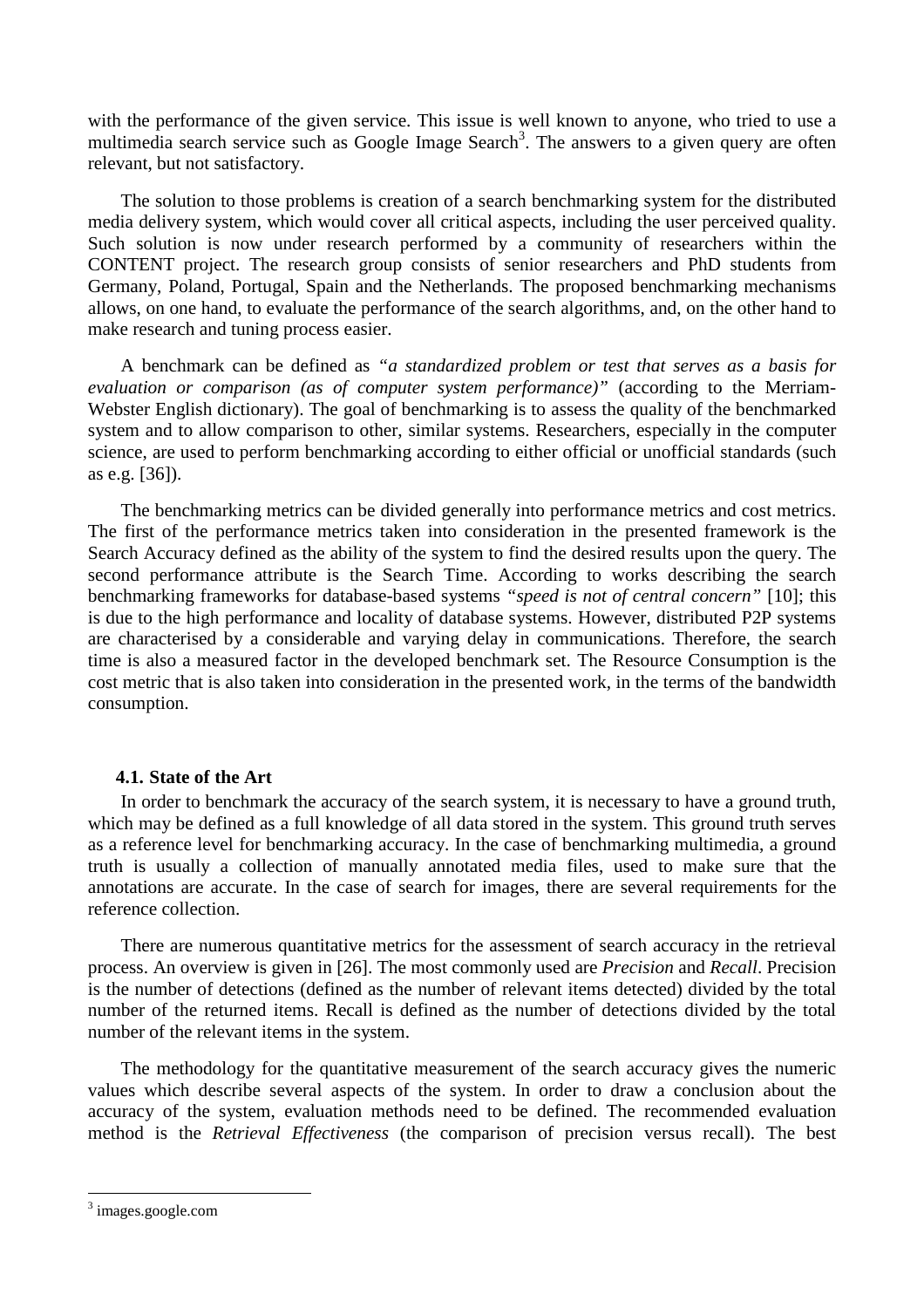evaluation method will be the one that reveals the weaknesses of the benchmarked system. An overview of the recommended evaluation methods is presented in [26].

The existing visual information retrieval systems focus mainly on preparing the annotated media for benchmarking. Examples of such activities are the TRECVID system provided by the US National Institute of Standards [3] and TC-12 benchmark provided by the International Association for Pattern Recognition [37]. These benchmarking systems focus also on the media stored locally, whereas the presented benchmarking system focuses on a distributed storage.

# **4.2. Design of the Framework**

The main purpose of a benchmarking system is to present values that allow comparing two or more similar systems. A benchmarking framework which is built with well-defined requirements allows it to be widely used and, finally, accepted as a standard. The following requirements should be fulfilled [10]:

- It should be general enough to allow measurements and comparison of different search systems. In the case of search in P2P environments, it is possible that new overlays will emerge and our benchmarking framework should be applicable also in that case.
- The benchmarking framework should be parametric [10]. It should allow for changing the parameters of the environment.
- A standard query set should be defined to allow the comparison of different benchmarked systems. According to [10] a benchmarking system should consist of approx. 20 benchmarking queries. The answer for such queries should be defined and contain more than 15 but less than 50 hits.



Fig. 4. The design of the search benchmarking framework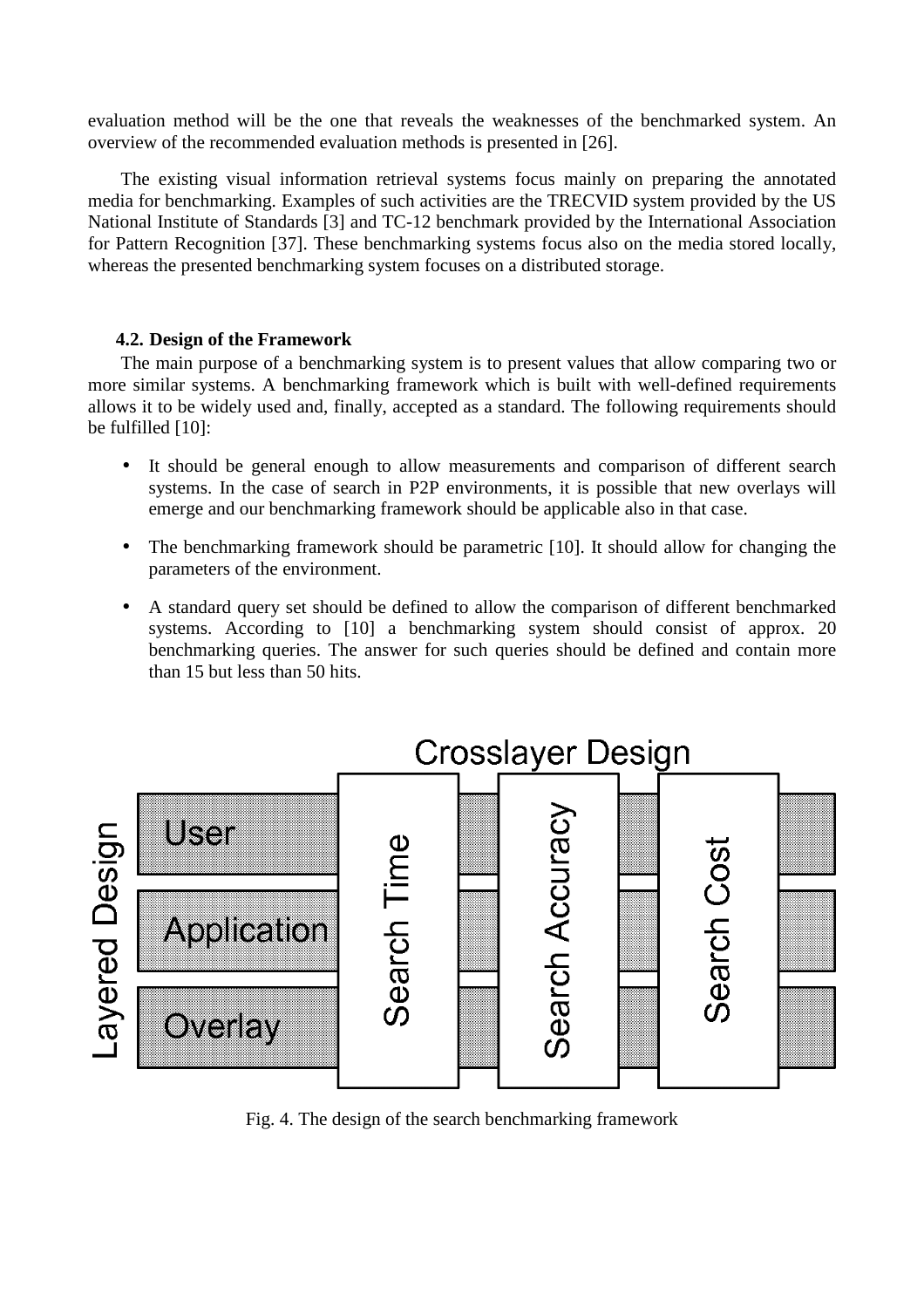Horizontal and vertical are the two dimensions in which the benchmarking framework was designed. The layered design – the horizontal one – describes the three layers of the Benchmarking Framework and the layer dependencies and relationships. The cross layer design concept – the vertical one – describes the measurement methodology of the performance parameters, which are the search accuracy, search time and the cost of search. The overall design of the framework is depicted in Fig. 4.

| Layer              | <b>Search Accuracy</b><br><b>Performance Metric</b> | <b>Search Time Performance</b><br><b>Metric</b>                         | <b>Cost Metric</b>                                              |
|--------------------|-----------------------------------------------------|-------------------------------------------------------------------------|-----------------------------------------------------------------|
| <b>User</b>        | R-factor, MOS                                       | R-factor, MOS                                                           |                                                                 |
| <b>Application</b> | Precision, Recall                                   | <b>Query Preparation Time,</b><br><b>Similarity Computation</b><br>Time | <b>Resource Consumption</b>                                     |
| <b>Overlay</b>     | Peer Query Rate, Peer<br><b>Hit Rate</b>            | <b>Query Propagation Delay</b>                                          | Query Processing Load,<br><b>Duplication Processing</b><br>Load |

Tab. 3. Classification of the benchmarking metrics

The identified and proposed metrics at different layers of the system are presented in Tab. 3.

# **4.3. Further Work**

The next step of development of the presented benchmarking system is deployment of an example measurement scenario. The planned scenario is a tool allowing content-based search in P2P overlays. Such search mechanism will allow searching for content stored in a distributed repository. The quality of the search system will be assessed with use of the presented benchmarking system. The work on the exemplary scenario is advanced. A repository of usertagged images was constructed in order to serve as a ground truth and a methodology of effective content-based search in P2P overlays is being studied.

## **5. Summary**

Continuous development of multimedia services like searching over P2P repositories and video streaming causes a competition between content and service providers. It is easy to envision that monitoring, assessing, and tuning quality of experience is becoming a main and a new tool used by involved market players to attract users. The paper presents an approach to benchmark the quality of experience for video streaming and P2P searching that is under development in the VIFP CONTENT *Content Networks and Services for Home Users*.

## **6. Acknowledgments**

This work presented in this paper has been supported by the CONTENT Network-of-Excellence, which is funded by the European Commission in the  $6<sup>th</sup>$  Framework Programme (Project No. IST-FP6-038423). It includes contributions from all project partners. Therefore, the authors would like to especially thank their colleagues from University of Oslo, Lancaster University, University Pierre and Marie Curie (Paris 6), National and Kapodistrian University of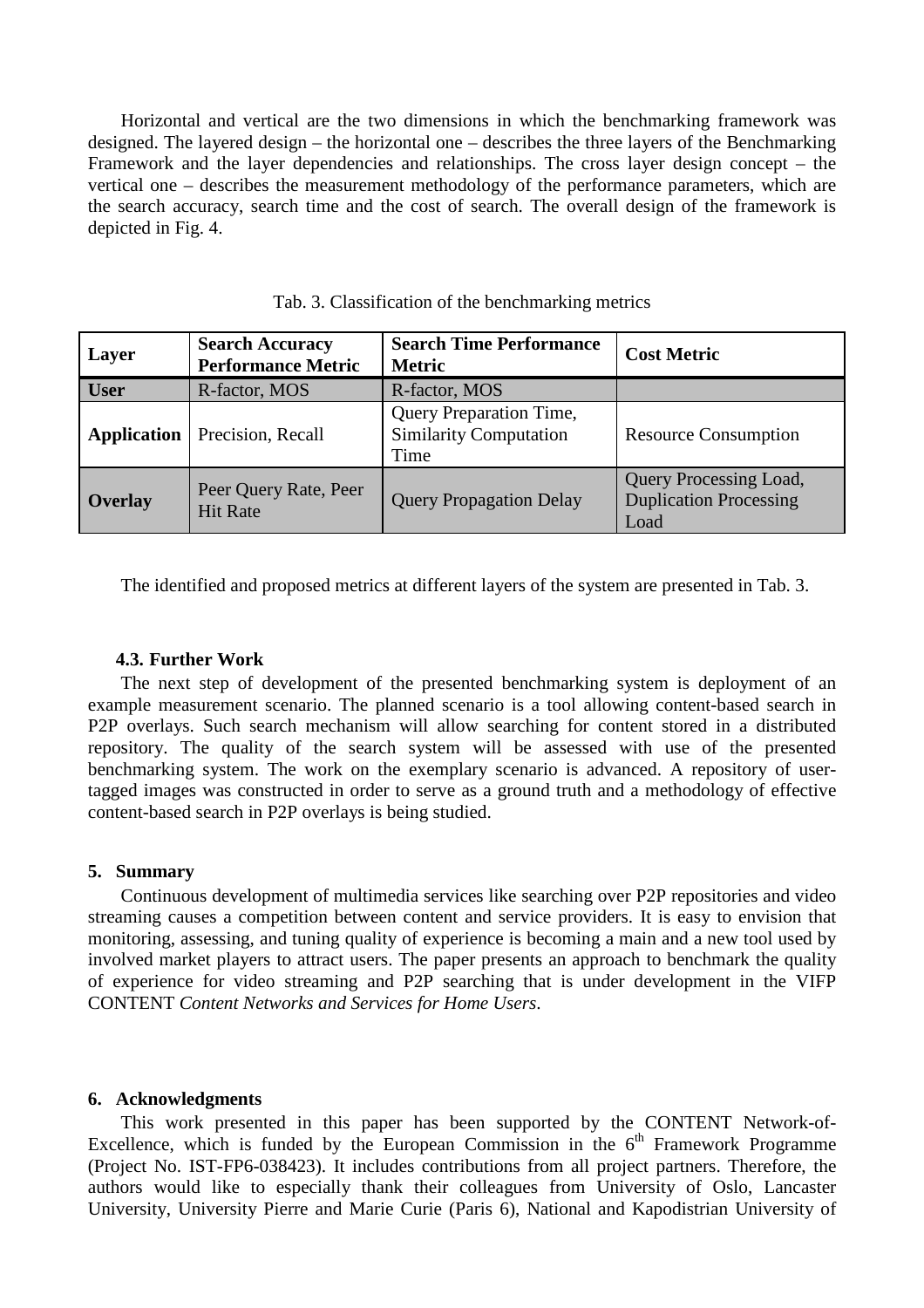Athens, Technische Universität Darmstadt, Delft University of Technology and University of Napoli.

The work presented in this paper has been supported partially by two national grants funded by the Ministry of Science and Higher Education: 1) *Usługi i sieci teleinformatyczne następnej generacji – aspekty techniczne, aplikacyjne i rynkowe* and 2) *Wpływ jakości usług transmisji (QoS) na poziom satysfakcji uŜytkownika (QoE) multikastowych usług strumieniowania w środowisku heterogenicznych sieci IP*.

## **A. Annex – Multicast applications for real-time multimedia communication**

In this section we will describe multicast multimedia transmission, applications for multicast multimedia communication, the RTP protocol and RTP topologies.

# **A.1.Multicast multimedia transmission and multimedia broadcasting**

The "Encyclopaedia of Internet technologies and applications" defines multicast as follows: "A *Many-to-Many (M-to-N) transmission scheme, where M senders disseminate information to N receivers. Multicast transmissions are not broadcasting to all possible receivers, but they are addressed to the group of receivers – disseminated data is received only by members of the multicast group.*" [34].

Typically, multicast is a transmission scheme, when one sender disseminates data (often: multimedia data) to many receivers. Multicast transmission is received only by these receivers, which are interested in obtaining "multicastly" distributed data (in practice: by recipients, which join specific multicast group).

This transmission scheme is a natural mapping of typical broadcast transmission<sup>4</sup> (terrestrial  $$ both cable and wireless – or satellite) into the IP network (terrestrial – both cable and wireless – or satellite). In the case of multicast, the role of radio or television channels plays multicast groups which are identified by unique (in scale of specific scope – e.g. link-local, site-local, or global) multicast addresses. Users, which want to watch a television program, must adjust their television set to a specific channel. Similarly, users, which want to watch television program via IP network, using the IP multicast transmission, must join specific multicast group.

Multicast transmission is especially important everywhere, where broadcast services migrate toward the Internet (or, more generally, IP network). These services, as radio and television, in IP networks have multicast nature. Although One-to-Many multicast transmission can be replaced by set of unicast transmissions, such replacement is ineffective. Moreover, in the case of large multicast groups (i.e. in the case of thousands or millions recipients) carrying out such set of transmissions in real-time can be impossible. As a result, services which naturally disseminate he same content to many recipients must evolve toward the IP multicast or change service model (e.g. replace the client-server service model by per-to-per model).

It's worth remarking, that equivalent of broadcast transmission is IP multicast, not IP broadcast. IP broadcast is a transmission of information to all recipients in specific network – both interested in getting information and not interested.

 $\overline{a}$ 

<sup>4</sup> as radio and television transmission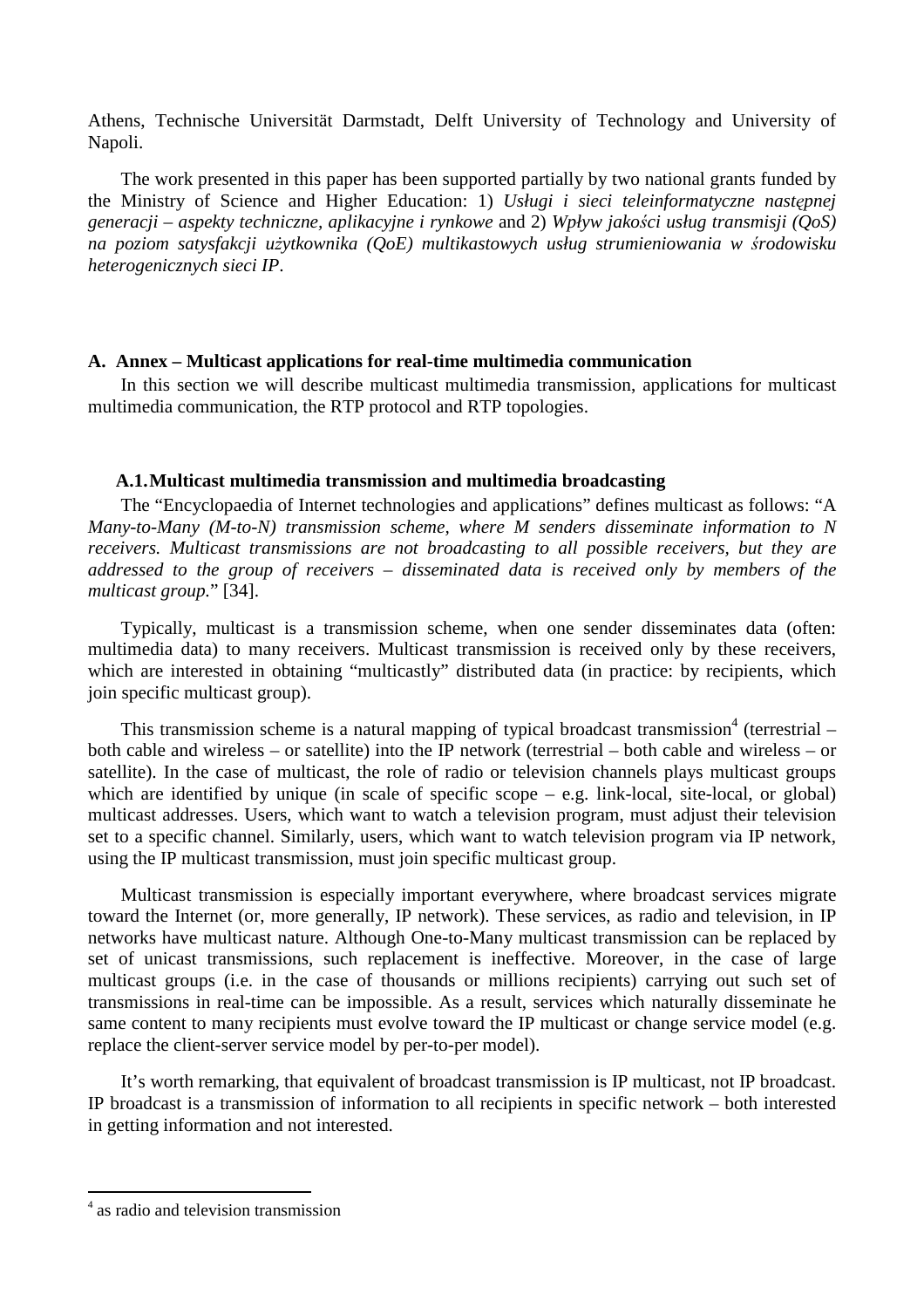# **A.2.Real-time multicast multimedia services**

Real-time multicast multimedia services are such services, which distribute multimedia data to more than one user in real-time. As a result, all users obtain multimedia data simultaneously (within an accuracy of network delays) and all users are able to play multimedia data at the same pace, in which they were sent or generated.

Thus, the term "real-time multicast multimedia services" can denote such services, as slide show associated with the audio/video transmission or whiteboard for collaborative work, where changes introduced by one user are immediately redistributed to others. However, typically as realtime multicast multimedia services are understood such services, as:

- teleconferences.
- Internet radio.
- Internet television and IPTV.

Teleconferencing services (teleconferences) can be divided into two groups: audio-conferences (where three or more users communicate using audio signals) and videoconferences (where three or more users communicate using video with associated audio). Teleconferencing services are similar to (video) telephony. However, the telephony is a unicast service (communication is carried out always between two persons), and teleconferences have multicast nature – one person sends multimedia data to two or more persons. Modern teleconferencing services are usually based on one of the two alternative architectures. One of them was standardized by the ITU, and the other – by the IETF. Both architectures use the RTP transport protocol for real-time delivery of multimedia data.

Internet radio is a mapping of typical radio broadcast service (terrestrial or satellite) into the Internet. As a broadcast service, Internet radio has multicast nature. However, nowadays Internet radios are very often associated with the Word Wide Web service and radio signal is podcasted using typical for the Web RSS (or Atom) technology. As a result, radio signal is often unicasted to only one user, using the TCP protocol, and broadcast character of radio transmission is emulated using a set of TCP connections. Such a situation is possible only now, when amount of service users is relatively small. In the future, if amount of users will be large (let's remind, that "traditional", broadcast radio signal is delivered to thousands or millions recipients), multicast technology will be necessary.

Like the Internet radio, Internet television and Internet Protocol Television (IPTV) are a mapping of typical television service (terrestrial or satellite) into IP networks: the public Internet (in the case of Internet television) or a dedicated operator's network (in the case of IPTV). Thus, as broadcast services, both Internet television and IPTV have multicast nature.

IPTV is a professional television service, intended for thousand or millions recipients. It is based on the IP multicast technology and use the RTP transport protocol for real-time delivery of television signals. Internet televisions are professional or semi-professional services, which also use the RTP protocol – currently, often in unicast manner. However, in the future, if the service develops, multicast distribution will be necessary.

#### **A.3.The RTP protocol**

Real-time Transport Protocol (RTP) is a communication protocol intended for transmission of multimedia data in real-time. In contrast to the best known Internet transport protocol, the Transmission Control Protocol (TCP), which poses functions, which belongs to both transport and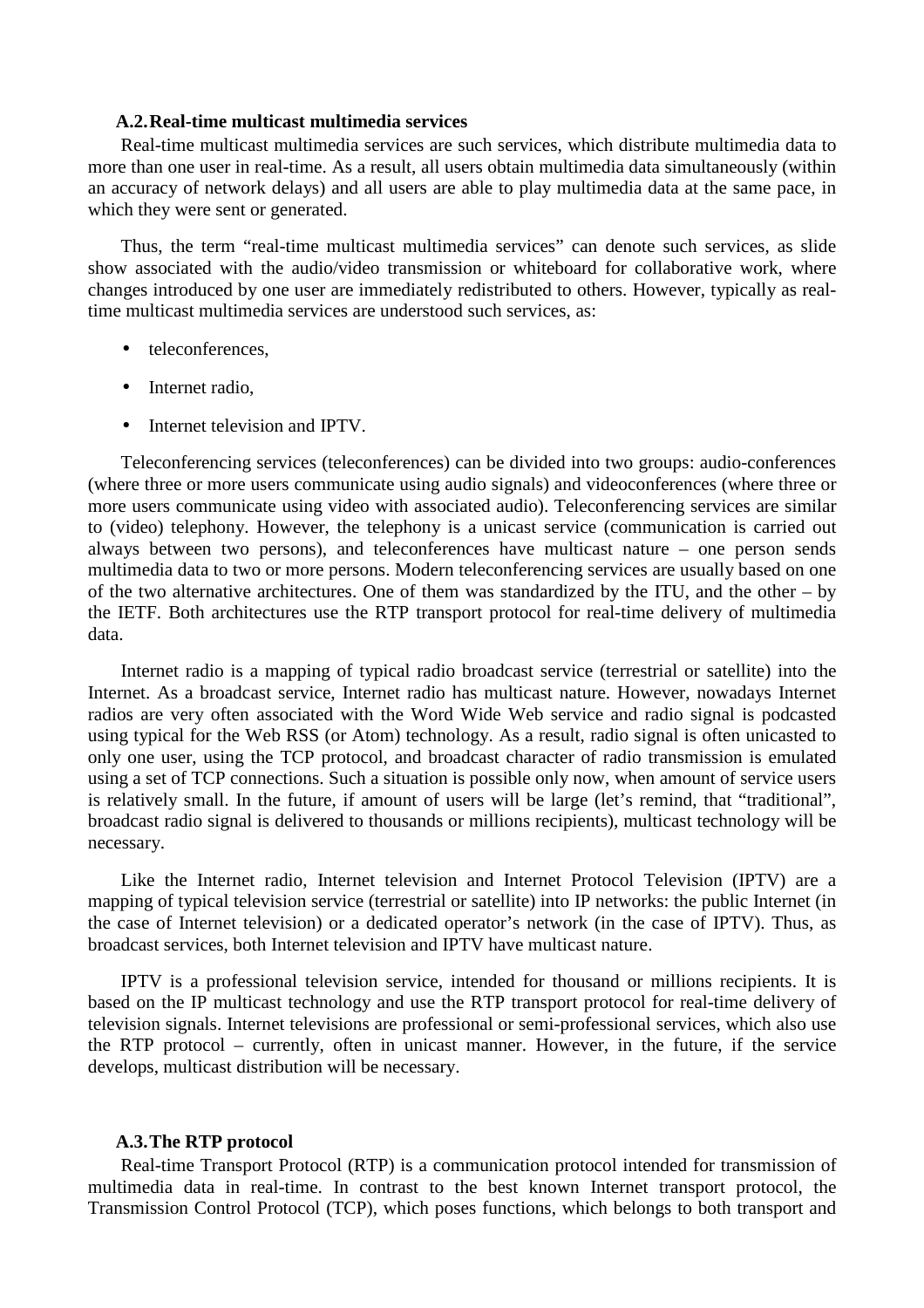session layers of the OSI/ISO model, functionality of the RTP locates the protocol only in the transport layer. The role of session oriented part of the TCP, plays here the Real-Time Control Protocol (RTCP), which was specified as the integral part of the RTP specification, RFC 3550 [27]. Both the RTP and the RTCP were designed as a multicast transport protocols, and their mechanisms are adjusted for transmission from one sender to many (tens as well as millions) receivers. The multicast transmission is treated as a special case of multicast transmission, where number of end systems is equal to 2.

Another difference between the RTP and the TCP is that the RTP is not able to work directly over the IP protocol. It must co-operate with other transport protocols, which assures multiplexing of transport connections. The RTP is located at upper sub-layer of the transport layer, while the lower sub-layer is occupied by a co-operated protocol, usually the UDP or the TCP. As a result, two alternative protocol stacks are used during RTP transmissions in IP networks:

- typical RTP over UDP protocol stack, i.e. RTP/UDP/IP, where the RTP is located at the top of the UDP protocol,
- RTSP interleaved protocol stack, i.e. RTP/RTSP/TCP/IP, where the RTP is located at the top of the RTSP protocol, which functions as an interface between the RTP and the TCP.

The RTP over UDP protocol stack is the most often used one. It is utilized in the case of such multicast multimedia applications, as teleconferences, Internet radio, Internet television and IPTV. The RTSP interleaved protocol stack is used instead of the RTP over UDP, if a least one firewall on the route of IP data-grams blocks incoming UDP packets. This protocol stacks is used, most often, during Internet television transmissions. More information about the RTSP interleaved transmission mode, interested Reader will found in the paper [1].

Unlike the TCP, the RTP transport protocol hasn't either flow control, or congestion control mechanisms. However, it can easy co-operate with such congestion control architectures, like adaptive coding, translators, received-driven layered multicast, receiver-driven stream replication. It is also possible to use the RTP with TCP-friendly protocols. Usage of one of these architectures – translators – is included in the specification of the RTP protocol.

The RTP transport protocol implements error control mechanism. However, functionality of the mechanism is limited, when comparing to the TCP's error control. Typically, error control consists of three stages: error detection, error signalling, and error correction.

Error detection, implemented in the RTP, is based on gaps in sequence space, what allows for detection of lost packets. If the underlying protocol is the UDP, detection of damaged packets will be possible thanks to UDP's check sum mechanisms. If the RTSP interleaved transmission mode is used, detection of both lost and damaged packets is carried out by the TCP. Because of TCP's retransmissions, in this mode RTP obtains always errorless data.

Error signalling is not performed by the RTP itself, but by the RTCP auxiliary protocol. The RTCP doesn't signal each single error, but only reports error rate, although immediate RTCP feedbacks from a receiver also are possible (see RFC 4585 [25]).

Error correction is not included in the RTP protocol specification, because error corrections via retransmissions are not recommended for real-time multimedia transmission. However, RFC 4588 [27] introduces this type of error correction to the RTP. It can be used by applications and services, which accepts larger end-to-end delays (e.g. of several seconds). Other correction techniques, as Forward Error Correction (FEC), also can be used.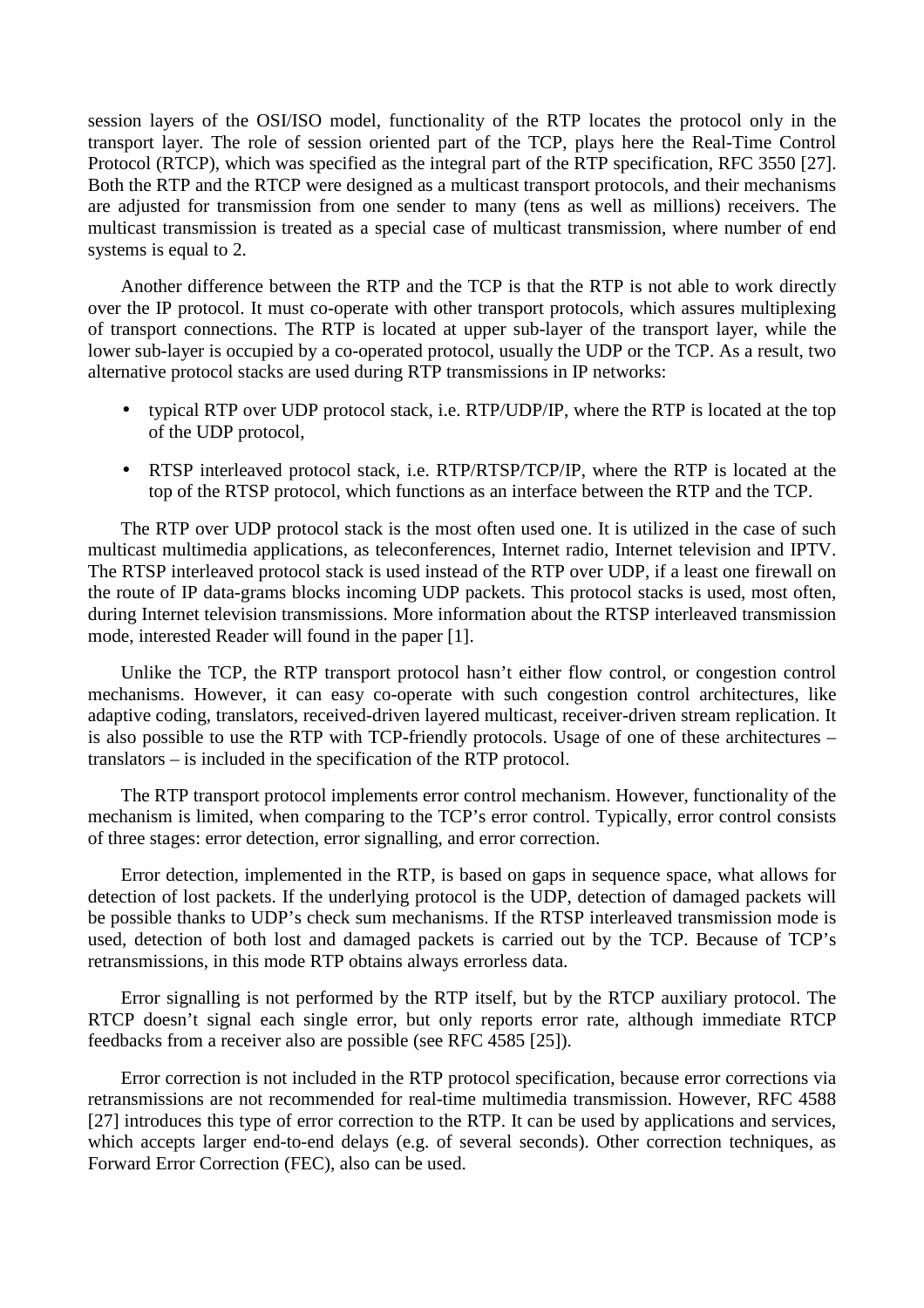The RTP is real-time protocol and some of its functions are real-time oriented. The most important one is based on a timestamp, which allows an end-user (user application) to play multimedia content at the pace of its generation. In the timestamp field of the RTP packet header is stored information about the time of generation of the first byte of data conveyed inside the RTP packet payload.

# **A.4.RTP topologies**

RTP topology is a logical topology of overlay network, observed at the level of the transport layer of the ISO/OSI model, while the upper sub-layer of a transport layer is occupied by the RTP protocol. The RFC 5117 [39] defines eight different RTP topologies that are relevant for codec control:

- Point to Point
- Point to Multipoint Using Multicast
- Point to Multipoint Using Translator
- Point to Multipoint Using Mixer Model
- Point to Multipoint Using Video Switching MCUs
- Point to Multipoint Using RTCP-Terminating MCU
- Non-Symmetric Mixer/Translators
- Combining Topologies

The Point to Point topology consists of two end-systems. On the level of the transport layer, transmission between end-systems is carried out without any intermediate devices. On the level of the network layer, intermediate devices (here: routers) can be used (both point-to-point and chain topology is possible) and end-systems can be identified by both unicast and multicast IP addresses.

The second, Point to Multipoint Using Multicast, topology consists of  $N$  end-systems. Because every end-system can perform both sender and receiver functions, in the most general case<sup>5</sup>, logical topology on the level of the transport layer resembles fully connected mesh – all end-systems are connected to each other<sup>6</sup>. This situation is typical for decentralized teleconferencing services. If only one end-system sends data (e.g. in the case of Internet television),  $(N - 1)$  end-systems are connected to the one, sending node.

The third and the four, Point to Multipoint Using Translator and Point to Multipoint Using Mixer Model, topologies consist of  $N$  end-systems and one of intermediate nodes defined in the RFC 3550 – the translator or the mixer. Translators are systems, which can translate both the media stream and the transport aspects of a stream. Mixers are devices, which merges audio and (or) video signals – typically for videoconference purposes. On the level of the transport layer, both defined topologies can have different structures, from the simple star topology (where the translator or the mixer is a central point of the overlay network) to very complex.

The five and six, Point to Multipoint Using Video Switching MCUs and Point to Multipoint Using RTCP-Terminating MCU, topologies are used typically in centralized teleconferencing

 $\overline{a}$ 

<sup>5</sup> Any Source Multicast (ASM) transmission mode is used.

<sup>&</sup>lt;sup>6</sup> However, in contrast to fully connected mesh, end-systems cannot work as intermediate nodes.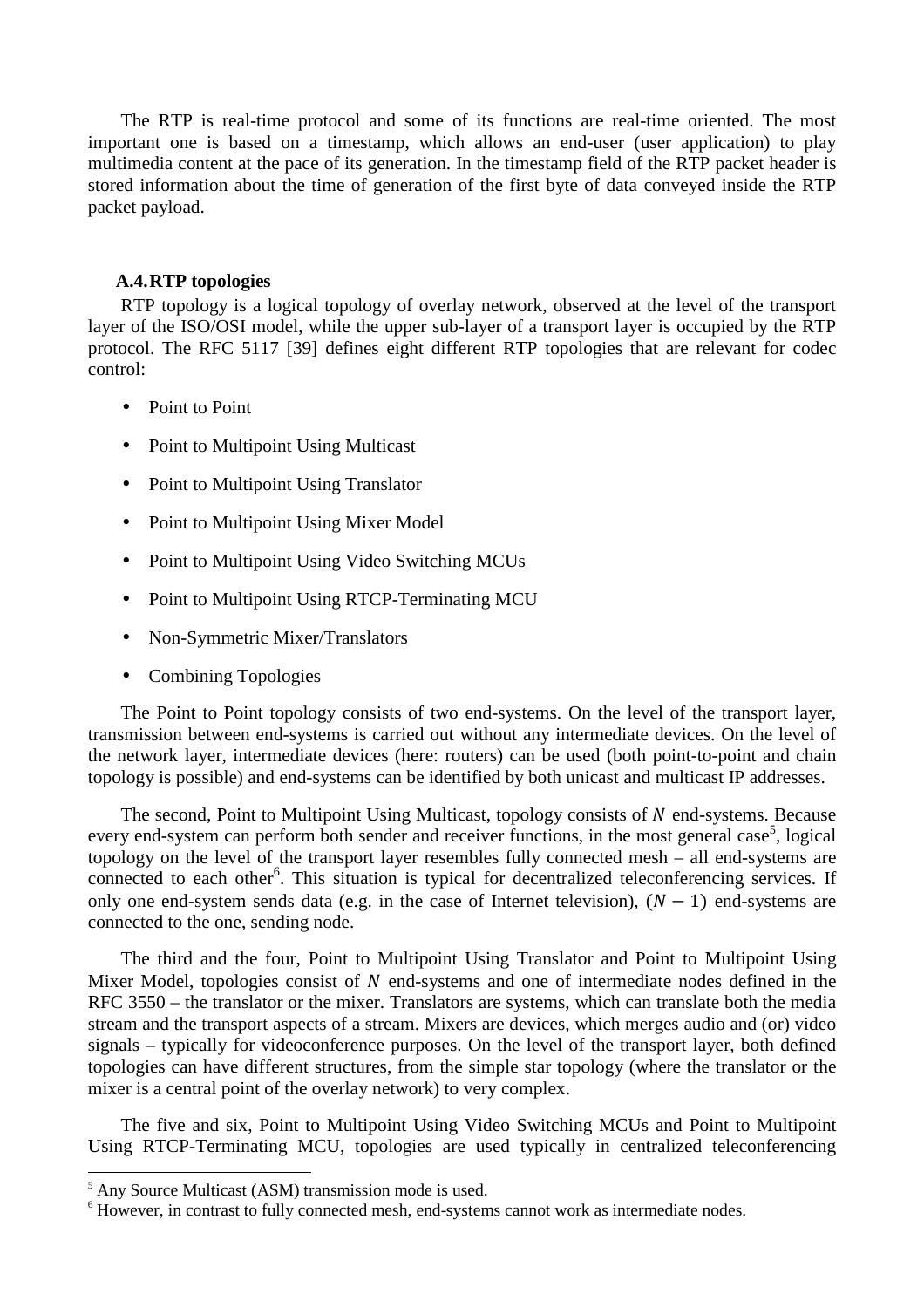services. They consist of  $N$  end-systems and one intermediate node – the Multipoint Control Unit (MCU). The MCU is a device, which both control teleconference and shows mixing behaviour. It selects (or merges) a media stream from all available teleconference streams (generated by conference participants) and forward it to a participant. In the case of described RTP topologies, logical topology on the level of the transport layer resembles star with the MCU as the central point of the star. The video switching MCU emulates multicast transmission between end-nodes, modifying content of RTCP reports, while the RTCP-terminating MCU establishes point-to-point RTP sessions between itself and each end-system.

The Non-Symmetric Mixer/Translators topology consist of  $N$  end-systems and one intermediate node – the MCU, which perform both mixer and translator behaviour. This topology is typical for mixed (centralized-decentralized) teleconferencing service, where the decentralized side use multicast transmission and the centralized side use a set of unicast connections. In the direction from centralized to decentralized side the MCU work as a translator, in the other direction it works as a mixer. In centralized side, the MCU functions as a mixer.

The last, Combining Topologies, is a hybrid topology that consists of  $N$  end-systems and several intermediate nodes (MCUs, mixers or translators). Combining Topologies are constructed by combining any of above described topologies.

#### **References**

- 1. A. Chodorek, R. Chodorek, *Streaming multimedia over TCP RTSP interleaved transmission scheme*, KKRRiT 2008, Wroclaw 2008.
- 2. A. Parker, *Addressing the cost and performance challenges of digital media content delivery*, In P2P Media Summit, Santa Monica 2006.
- 3. A. Smeaton, P. Over, W. Kraaij, *Evaluation campaigns and TRECVID*, In MIR '06: Proceedings of the 8<sup>th</sup> ACM International Workshop on Multimedia Information Retrieval, 2006.
- 4. A. Takahashi, D. Hands, V. Barriac, *Standardization Activities in the IUT for a QoE Assessment of IPTV*, IEEE Communication Magazine, Vol. 46, No 5, 2008.
- 5. A. Vlavianos, M. Iliofotou, M. Faloutsos, BiToS: *Enhancing BitTorrent for Supporting Streaming Applications*, 9<sup>th</sup> IEEE Global Internet Symposium 2006, 2006.
- 6. C. Gkantsidis, P. Rodriguez, *Network Coding for Large Scale Content Distribution*, IEEE/INFOCOM'05, Miami 2005.
- 7. C. Gkantsidis, T. Karagiannis, P. Rodriguez, M. Vojnovic, *Planet Scale Software Updates*, ACM/SIGCOMM'06, Pisa 2006.
- 8. C. Kuhmünch, G. Kühne, S. Schremmer, T. Haenselmann, *Video-scaling algorithm based on human perception for spatio-temporal stimuli*, Technical Report Lehrstuhl Praktische Informatik IV, Mannheim 2001
- 9. C. Lambrecht, O. Verscheure, *Perceptual Quality Measure Using a Spatio-Temporal Model of the Human Visual System*, In Proc. of SPIE, Vol. 2668, 1996.
- 10. C. Leung, H. Ip, *Benchmarking for Content-Based Visual Information Search*, In Proceedings of the 4<sup>th</sup> International Conference on Advances in Visual Information Systems, 2000.
- 11. Content, *Home Content*, http://www.ist-content.org/.
- 12. D. D. Cowan, C. I. Mayfield, F. W. Tompa, W. Gasparini, *New role for community networks*, Communications of the ACM, Vol. 41, Issue 4, 1998.
- 13. D. Kostic, A. Rodriguez, J. Albrecht, A. Vahdat, *Bullet: high bandwidth data dissemination using overlay mesh*, ACM SIGOPS Operating Systems Review, ACM SOSP, 2003.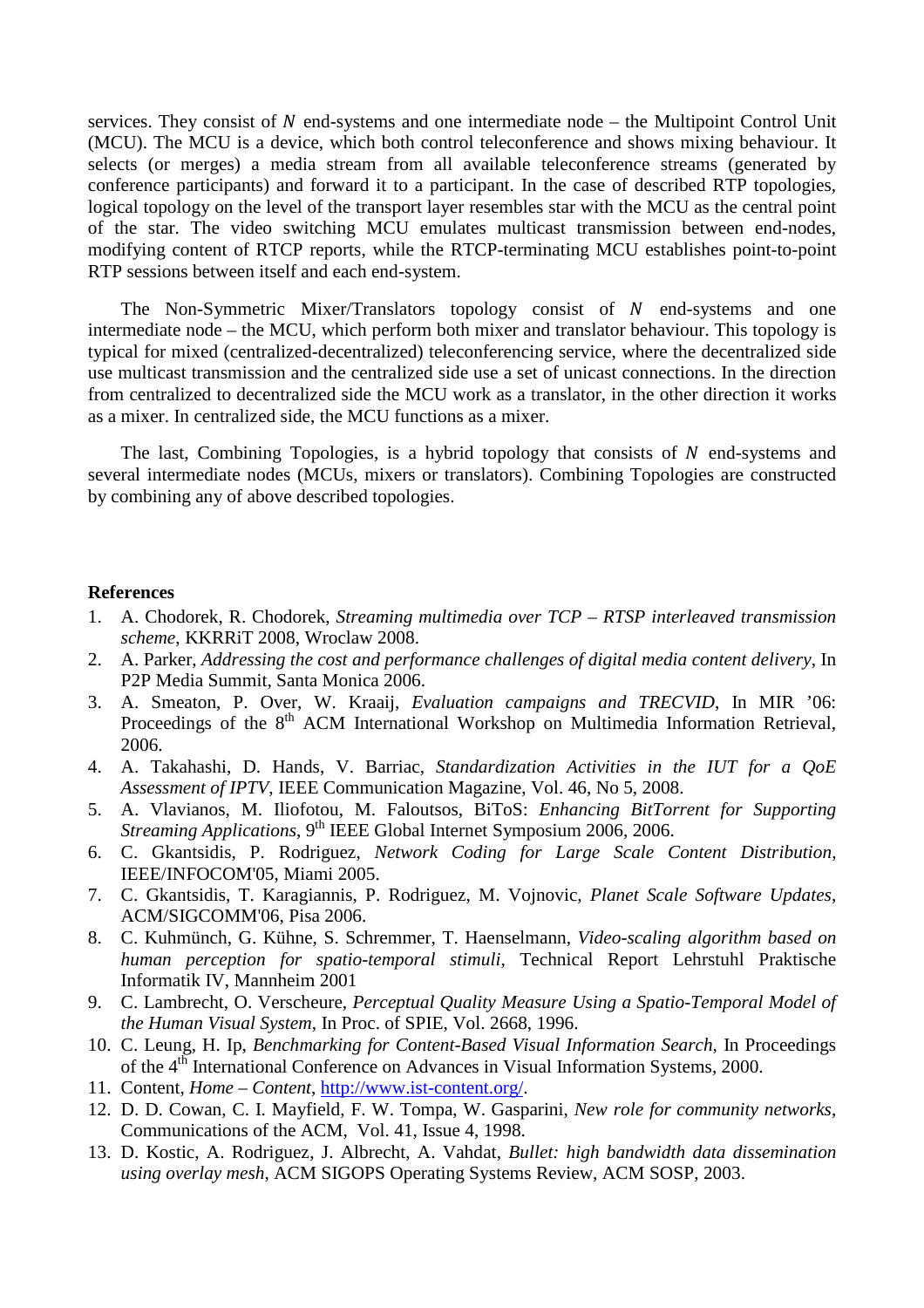- 14. D. Lopez et al., *Adaptive Multimedia Streaming over IP Based on Customer-Oriented Metrics*, ISCN06 Bogazici University, Istanbul 2006.
- 15. D. Martin, ed., *OWL-S: Semantic Mark-up for Web Services*, Technical Overview (associated with OWL-S Release 1.1), 2003.
- 16. ETSI STQ, *European Technical Committee for Speech, Transmission, Planning, and Quality of Service*, available in http://portal.etsi.org, 2008.
- 17. EvalVid, *EvalVid: A Video Quality Evaluation Tool-set*, available in http://www.tkn.tuberlin.de/research/evalvid/, 2008.
- 18. F. Manola, E. Miller, *RDF Primer*, W3C Recommandation, 2004.
- 19. H. Pinson, S. Wolf, *A New Standardized Method for Objectively Measuring Video Quality*, IEEE Transaction of Broadcast, Vol. 50, Issue 3, 2004.
- 20. H. Schulzrinne, S. Casner, R. Frederick, V. Jacobson, *RTP: A Transport Protocol for Real-Time Applications*, RFC 3550, 2003.
- 21. International Telecommunication Union, *International Telecommunication Union Telecommunication Standardization Sector*, http://www.itu.int/ITU-T/, 2008.
- 22. International Telecommunication Union, *Recommendation ITU-R BT.500-7, Methodology for the Subjective Assessment of the Quality of Television Pictures*, Technical Report, 1990.
- 23. International Telecommunication Union, *Recommendation ITU-T G.107, The E-model, a computational model for use in transmission planning*, Geneva 2000.
- 24. International Telecommunication Union, *Recommendation ITU-T P.800, Methods for subjective determination of transmission quality*, Geneva 1996.
- 25. J. Ott, S. Wenger, N. Sato, C. Burmeister, J. Rey, *Extended RTP Profile for Real-time Transport Control Protocol (RTCP)-Based Feedback (RTP/AVPF)*, RFC 4585, 2006.
- 26. J. R. Smith, *Image retrieval evaluation*, In CBAIVL '98: Proceedings of the IEEE Workshop on Content – Based Access of Image and Video Libraries, 1998.
- 27. J. Rey, D. Leon, A. Miyazaki, V. Varsa, R. Hakenberg, *RTP Retransmission Payload Format*, RFC 4588, 2006.
- 28. J. Welch, J. Clark, *A Proposed Media Delivery Index (MDI)*, IEFT RFC 4445, 2006.
- 29. L. Guo, S. Chen, X. Zhang, *Design and Evaluation of a Scalable and Reliable P2P Assisted Proxy for On-Demand Streaming Media Delivery*, In IEEE Transactions on Knowledge and Data Engineering, Vol. 18, No. 5, pp. 669-682, 2006.
- 30. M. B. Rosson, J. M. Carroll, *Network communities, community networks*, CHI 98 conference summary on Human factors in computing systems, 1998.
- 31. M. Bawa, H. Deshpande, H. Garcia-Molina, *Streaming live media over peers*, HotNets-I, pp. 107-112, 2002.
- 32. M. Dean, D. Connolly, F. van Harmelen, J. Hendler, I. Horrocks, D. L. McGuinness, P. F. Patel-Schneider, L. A. Stein, *OWL Web Ontology Language 1.0 Reference*, W3C Working Draft, 2002.
- 33. M. Farias, S. K. Mitra, *No-Reference Video Quality Metric Based on Artefact Measurements*, IEEE International Conference on Image Processing ICIP 2005, Vol. 3, pp. III – 141-144, 2005.
- 34. M. Freire, M. Pereira (eds.), *Encyclopaedia of Internet Technologies and Applications*, Information Science Reference, 2008.
- 35. M. Grega, L. Janowski, M. Leszczuk, P. Romaniak, Z. Papir, *Quality of Experience Evaluation for Multimedia Services*, Przegląd Telekomunikacyjny i Wiadomości Telekomunikacyjne, No 4, pp. 142-153, 2008.
- 36. M. Grubinger, C. Leung, P. Clough, *The IAPR Benchmark for Assessing Retrieval Performance in Cross Language Evaluation Tasks*, In Proceedings of the MUSCLE ImageCLEF Workshop on Image and Video Retrieval Evaluation, Vienna 2005.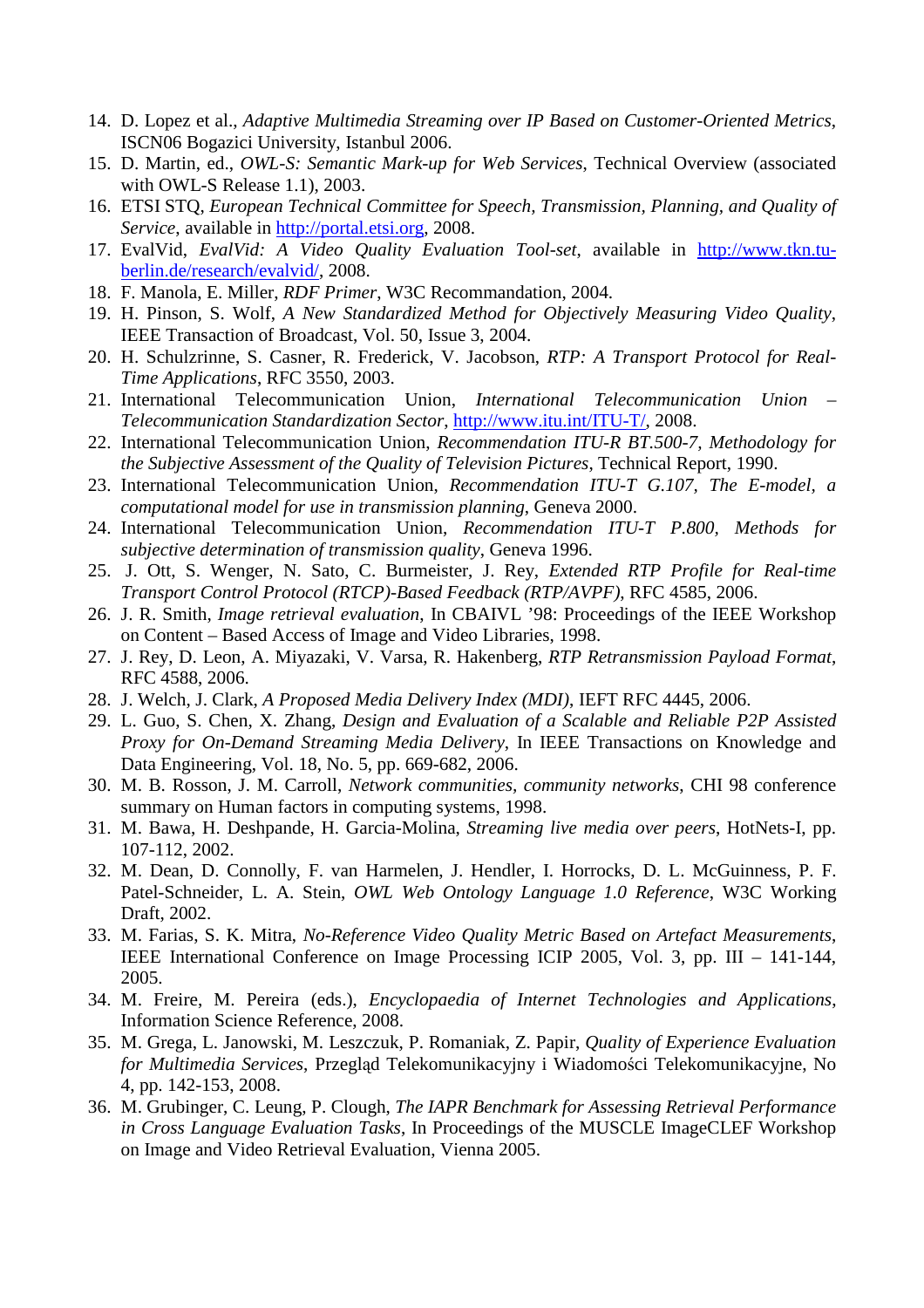- 37. M. Grubinger, P. Clough, H. Mueller, T. Deselears, *The IAPR TC-12 Benchmark A New Evaluation Resource for Visual Information Systems*, In the Proceedings of the International Workshop OntoImage'2006 Language Resources for Content-Based Image Retrieval, 2006.
- 38. M. P. Papazoglou, *Service-Oriented Computing: Concepts, Characteristics and Directions*, in Proceedings of 4th International Conference on Web Information Systems Engineering (WISE 2003), Rome 2003.
- 39. M. Westerlund, S. Wenger, *RTP Topologies*, RFC 5117, 2008.
- 40. M. Zapter, G. Bressan, *A Proposed Approach for Quality of Experience Assurance for IPTV*, In Proc. of IEEE International Conference on The Digital Society, Guadeloupe 2007.
- 41. M. Zhang, J. G. Luo, L. Zhao, S. Q. Yang, *A Peer-to-Peer Network for Live Media Streaming– Using a Push-Pull Approach*, Proceedings of ACM Multimedia 2005, 2005.
- 42. M. Zhang, Y. Xiong, Q. Zhang, S. Yang, *On the Optimal Scheduling for Media Streaming in Data-driven Overlay Networks*, Proceedings of IEEE GLOBECOM 2006, 2006.
- 43. MSU VQMT, *MSU Video Quality Measurement Tool*, available in http://compression.ru/video/quality\_measure/video\_measurement\_tool\_en.html, 2008.
- 44. Ninux.org, *FrontPage ninux.org Wiki*, http://wiki.ninux.org/.
- 45. O. Verscheure, P. Frossard, M. Hamdi, *User-Oriented QoS Analysis in MPEG-2 Video Delivery*, Journal of Real-Time Imaging, special issue on Real-Time Digital Video over Multimedia Networks, Vol. 5, No 5, pp. 305-314, 1999.
- 46. OPTICOM, *PEVQ Advanced Perceptual Evaluation of Video Quality*, http://www.opticom.de/download/PEVQ-WP-v07-A4.pdf, 2007.
- 47. PEVQ, *PEVQ Perceptual Evaluation of Video Quality*, available in http://www.pevq.org/, 2008.
- 48. Planetlab, *Planetlab*, http://www.planet-lab.org/.
- 49. PPStream, *PPStream web site*, http://www.ppstream.com.
- 50. R. Berbner, O. Heckmann, R. Steinmetz, *An Architecture for a QoS driven Composition of Web Service based Workflows*, in Proceedings of 2005 Networking and Electronic Commerce Research Conference (NAEC2005), Riva del Garda 2005.
- 51. R. Dosselmann., X. D. Yang, *A Prototype No-Reference Video Quality System*, Fourth Canadian Conference on Computer and Robot Vision CRV 2007, Vol. 2007, pp. 411-417, 2007.
- 52. S. Banerjee, S. Lee, B. Bhattacharjee, A. Srinivasan, *Resilient multicast using overlays*, In Proceedings of the 2003 ACM SIGMETRICS international conference on Measurement and modeling of computer systems, pp. 102-113, 2003.
- 53. S. Battle, A. Bernstein, H. Boley, B. Grosof, M. Gruninger, R. Hull, M. Kifer, D. Martin, S. McIlraith, D. McGuinness, J. Su, S. Tabet, *Semantic Web Services Framework (SWSF) Overview Version*, 2005.
- 54. S. Kanumuri et al., *A Generalized Linear Model for MPEG-2 Packet Loss Visibility*, Packet Video Workshop PV2004, 2004.
- 55. S. Ren, L. Guo, X. Zhang, *ASAP: an AS-Aware Peer-relay protocol for high quality VoIP*, Proceedings of the 26th International Conference on Distributed Computing Systems (ICDCS'06), Lisbon 2006.
- 56. S. Winkler, *Digital Video Quality Vision Models and Metrics*, Wiley 2005.
- 57. S. Wolf et al., *Spatial-Temporal Distortion Metrics for In-Service Quality Monitoring of Any Digital Video System*, in Proc. SPIE, Vol. 3845, pp. 266-277, 1999.
- 58. T. Silverston, O. Fourmaux, *Source vs. Data-Driven Approach for Live P2P Streaming*, Proceedings of IEEE ICN 2006, Mauritius 2006.
- 59. T. Stockhammer, M. M. Hannuksela, T. Wiegand, *H.264/AVC in Wireless Environments*, IEEE Transactions on Circuits and Systems for Video Technology, Vol. 13, Issue 7, pp. 657- 673, 2003.